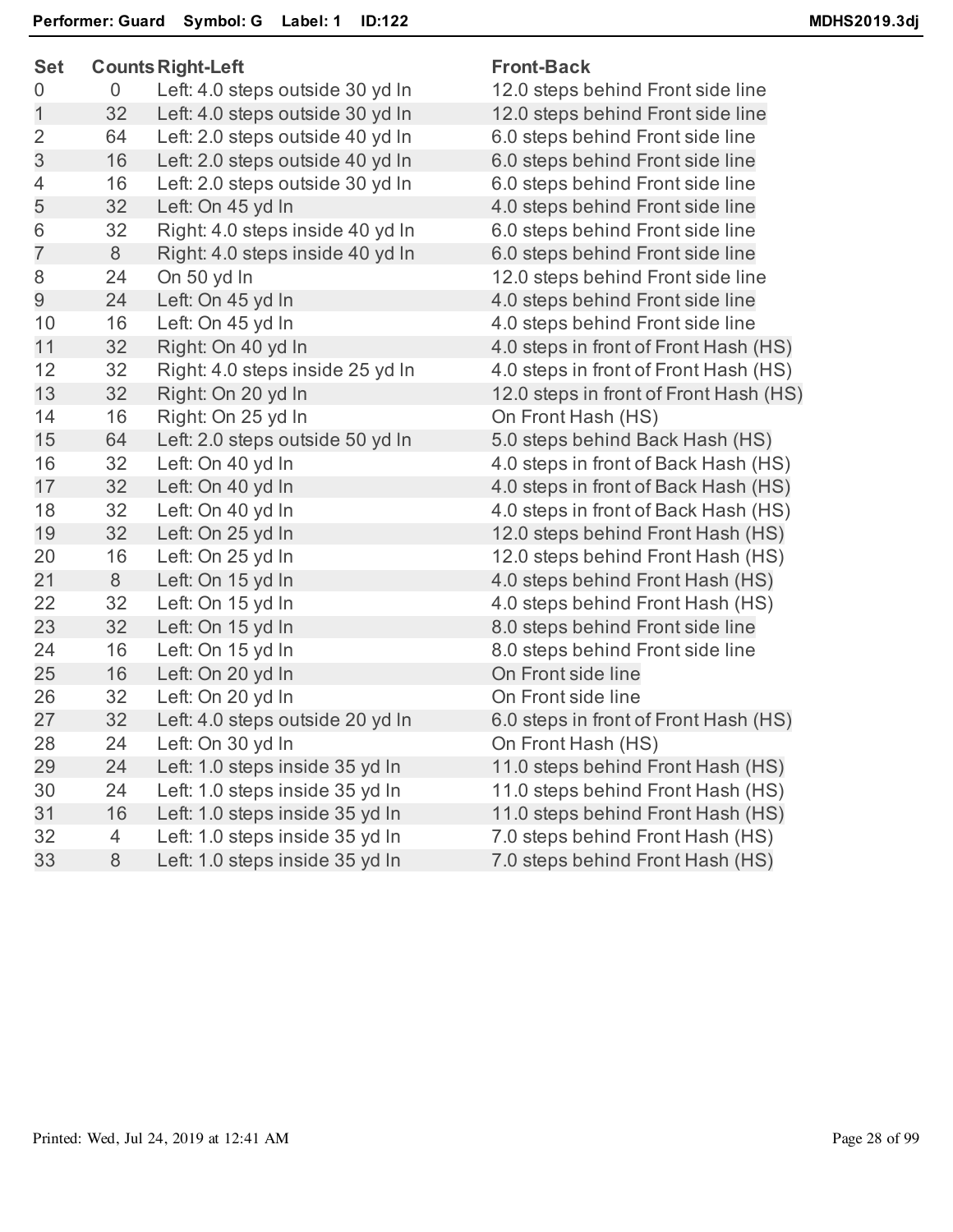| Set            |                | <b>Counts Right-Left</b>           | Fro  |
|----------------|----------------|------------------------------------|------|
| 0              | $\overline{0}$ | Left: 4.0 steps outside 40 yd In   | 12.0 |
| $\mathbf 1$    | 32             | Left: 4.0 steps outside 40 yd In   | 12.0 |
| $\overline{2}$ | 64             | Left: 2.0 steps outside 45 yd In   | 6.0  |
| 3              | 16             | Left: 2.0 steps outside 45 yd In   | 6.0  |
| $\overline{4}$ | 16             | Left: 2.0 steps outside 35 yd In   | 6.0  |
| 5              | 32             | Left: 4.0 steps outside 50 yd In   | 4.0  |
| 6              | 32             | Right: On 40 yd In                 | 14.0 |
| $\overline{7}$ | 8              | Right: On 40 yd In                 | 14.0 |
| 8              | 24             | Right: 4.0 steps inside 45 yd In   | 12.0 |
| 9              | 24             | Left: 4.0 steps outside 50 yd In   | 4.0  |
| 10             | 16             | Left: 4.0 steps outside 50 yd In   | 4.0  |
| 11             | 32             | Right: 4.0 steps inside 35 yd In   | 4.0  |
| 12             | 32             | Right: On 25 yd In                 | 4.0  |
| 13             | 32             | Right: On 20 yd In                 | 4.0  |
| 14             | 16             | Right: 3.25 steps outside 25 yd In | 6.75 |
| 15             | 64             | Left: 1.5 steps outside 45 yd In   | 5.0  |
| 16             | 32             | Left: 0.25 steps inside 35 yd In   | 4.5  |
| 17             | 32             | Left: 0.25 steps inside 35 yd In   | 4.5  |
| 18             | 32             | Left: 0.25 steps inside 35 yd In   | 4.5  |
| 19             | 32             | Left: 3.0 steps inside 20 yd In    | 5.75 |
| 20             | 16             | Left: 3.0 steps inside 20 yd In    | 5.75 |
| 21             | 8              | Left: On 15 yd In                  | 4.0  |
| 22             | 32             | Left: On 15 yd In                  | 4.0  |
| 23             | 32             | Left: On 20 yd In                  | 12.0 |
| 24             | 16             | Left: On 20 yd In                  | 12.0 |
| 25             | 16             | Left: 4.0 steps outside 25 yd In   | On   |
| 26             | 32             | Left: 4.0 steps outside 25 yd In   | On   |
| 27             | 32             | Left: 2.0 steps inside 20 yd In    | 12.0 |
| 28             | 24             | Left: On 25 yd In                  | 0.8  |
| 29             | 24             | Left: 1.75 steps inside 25 yd In   | 4.75 |
| 30             | 24             | Left: 1.75 steps inside 25 yd In   | 4.75 |
| 31             | 16             | Left: 1.75 steps inside 25 yd In   | 4.75 |
| 32             | $\overline{4}$ | Left: 1.75 steps inside 25 yd In   | 8.75 |
| 33             | 8              | Left: 1.75 steps inside 25 yd In   | 8.75 |
|                |                |                                    |      |

## **nt-Back**

0 steps behind Front side line 0 steps behind Front side line steps behind Front side line steps behind Front side line steps behind Front side line steps behind Front side line 0 steps behind Front side line 0 steps behind Front side line 0 steps behind Front side line steps behind Front side line steps behind Front side line steps in front of Front Hash (HS) steps in front of Front Hash (HS) steps in front of Front Hash (HS) 5 steps behind Front Hash (HS) steps behind Back Hash (HS) steps in front of Back Hash (HS) steps in front of Back Hash (HS) steps in front of Back Hash (HS) 5 steps behind Front Hash (HS) 5 steps behind Front Hash (HS) steps in front of Front Hash (HS) steps in front of Front Hash (HS) 0 steps in front of Front Hash (HS) 0 steps in front of Front Hash (HS) **Front side line Front side line** 0 steps in front of Front Hash (HS) steps in front of Front Hash (HS) 5 steps in front of Front Hash (HS) 5 steps in front of Front Hash (HS) 5 steps in front of Front Hash (HS) 5 steps in front of Front Hash (HS) 5 steps in front of Front Hash (HS)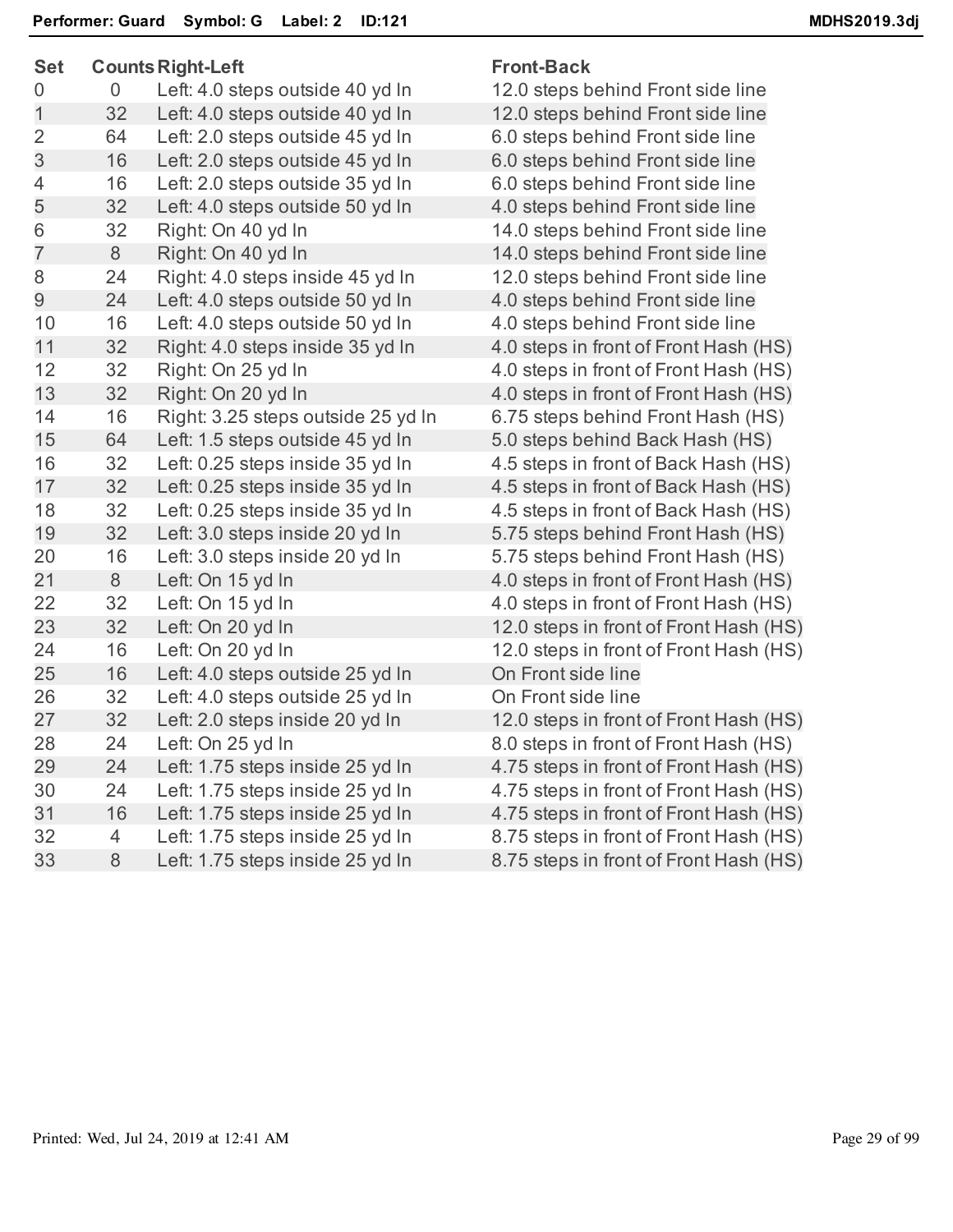| <b>Set</b>     |    | <b>Counts Right-Left</b>          | <b>Front-Back</b>                      |  |  |
|----------------|----|-----------------------------------|----------------------------------------|--|--|
| 0              | 0  | Left: 4.0 steps outside 50 yd In  | 12.0 steps behind Front side line      |  |  |
| 1              | 32 | Left: 4.0 steps outside 50 yd In  | 12.0 steps behind Front side line      |  |  |
| 2              | 64 | Left: 2.0 steps outside 50 yd In  | 6.0 steps behind Front side line       |  |  |
| 3              | 16 | Left: 2.0 steps outside 50 yd In  | 6.0 steps behind Front side line       |  |  |
| 4              | 16 | Left: 2.0 steps outside 40 yd In  | 6.0 steps behind Front side line       |  |  |
| 5              | 32 | On 50 yd In                       | 4.0 steps behind Front side line       |  |  |
| 6              | 32 | Right: 4.0 steps inside 35 yd In  | 6.0 steps behind Front side line       |  |  |
| $\overline{7}$ | 8  | Right: 4.0 steps inside 35 yd In  | 6.0 steps behind Front side line       |  |  |
| 8              | 24 | Right: On 45 yd In                | 12.0 steps behind Front side line      |  |  |
| 9              | 24 | On 50 yd In                       | 4.0 steps behind Front side line       |  |  |
| 10             | 16 | On 50 yd In                       | 4.0 steps behind Front side line       |  |  |
| 11             | 32 | Right: On 35 yd In                | 4.0 steps in front of Front Hash (HS)  |  |  |
| 12             | 32 | Right: 4.0 steps inside 20 yd In  | 4.0 steps in front of Front Hash (HS)  |  |  |
| 13             | 32 | Right: On 20 yd In                | 4.0 steps behind Front Hash (HS)       |  |  |
| 14             | 16 | Right: 2.0 steps inside 20 yd In  | 13.5 steps behind Front Hash (HS)      |  |  |
| 15             | 64 | Left: 0.75 steps outside 40 yd In | 5.0 steps behind Back Hash (HS)        |  |  |
| 16             | 32 | Left: 0.25 steps inside 30 yd In  | 5.5 steps in front of Back Hash (HS)   |  |  |
| 17             | 32 | Left: 0.25 steps inside 30 yd In  | 5.5 steps in front of Back Hash (HS)   |  |  |
| 18             | 32 | Left: 0.25 steps inside 30 yd In  | 5.5 steps in front of Back Hash (HS)   |  |  |
| 19             | 32 | Left: 0.5 steps outside 20 yd In  | 1.5 steps in front of Front Hash (HS)  |  |  |
| 20             | 16 | Left: 0.5 steps outside 20 yd In  | 1.5 steps in front of Front Hash (HS)  |  |  |
| 21             | 8  | Left: On 15 yd In                 | 12.0 steps in front of Front Hash (HS) |  |  |
| 22             | 32 | Left: On 15 yd In                 | 12.0 steps in front of Front Hash (HS) |  |  |
| 23             | 32 | Left: On 25 yd In                 | 4.0 steps in front of Front Hash (HS)  |  |  |
| 24             | 16 | Left: On 25 yd In                 | 4.0 steps in front of Front Hash (HS)  |  |  |
| 25             | 16 | Left: On 25 yd In                 | On Front side line                     |  |  |
| 26             | 32 | Left: On 25 yd In                 | On Front side line                     |  |  |
| 27             | 32 | Left: On 25 yd In                 | 10.0 steps behind Front side line      |  |  |
| 28             | 24 | Left: On 20 yd In                 | 12.0 steps behind Front side line      |  |  |
| 29             | 24 | Left: 2.5 steps outside 30 yd In  | 12.0 steps in front of Front Hash (HS) |  |  |
| 30             | 24 | Left: 2.5 steps outside 30 yd In  | 12.0 steps in front of Front Hash (HS) |  |  |
| 31             | 16 | Left: 2.5 steps outside 30 yd In  | 12.0 steps in front of Front Hash (HS) |  |  |
| 32             | 4  | Left: 2.5 steps outside 30 yd In  | 12.0 steps behind Front side line      |  |  |
| 33             | 8  | Left: 2.5 steps outside 30 yd In  | 12.0 steps behind Front side line      |  |  |
|                |    |                                   |                                        |  |  |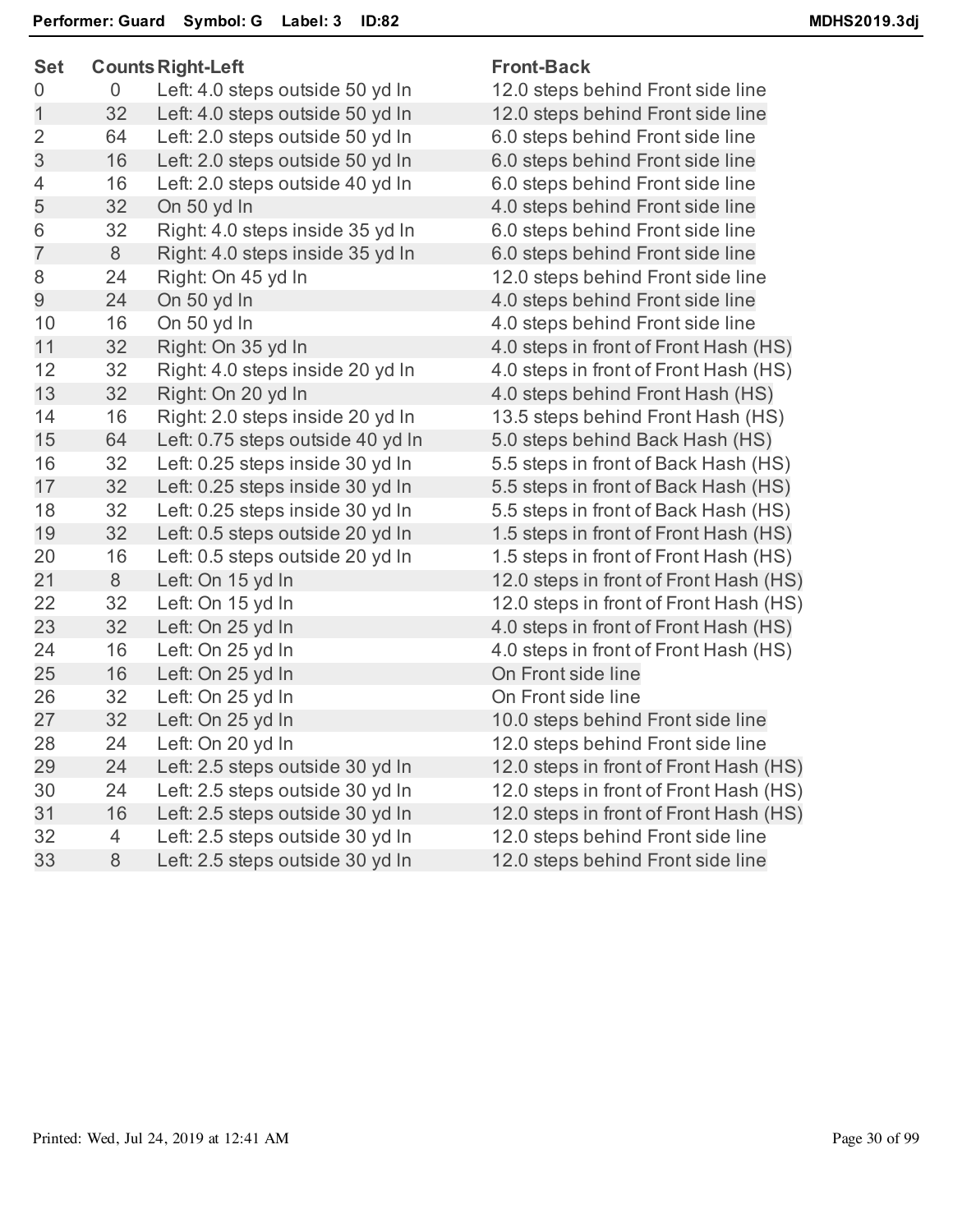| Set            |                | <b>Counts Right-Left</b>          |
|----------------|----------------|-----------------------------------|
| 0              | $\overline{0}$ | Right: 4.0 steps inside 40 yd In  |
| $\mathbf 1$    | 32             | Right: 4.0 steps inside 40 yd In  |
| 2              | 64             | Right: 2.0 steps inside 45 yd In  |
| 3              | 16             | Right: 2.0 steps inside 45 yd In  |
| 4              | 16             | Left: 2.0 steps outside 45 yd In  |
| 5              | 32             | Right: 4.0 steps inside 45 yd In  |
| 6              | 32             | Right: On 35 yd In                |
| $\overline{7}$ | 8              | Right: On 35 yd In                |
| 8              | 24             | Right: 4.0 steps inside 40 yd In  |
| 9              | 24             | Right: 4.0 steps inside 45 yd In  |
| 10             | 16             | Right: 4.0 steps inside 45 yd In  |
| 11             | 32             | Right: 4.0 steps inside 30 yd In  |
| 12             | 32             | Right: On 20 yd In                |
| 13             | 32             | Right: On 20 yd In                |
| 14             | 16             | Right: 0.5 steps inside 20 yd In  |
| 15             | 64             | Left: 0.25 steps outside 35 yd In |
| 16             | 32             | Left: 0.75 steps inside 25 yd In  |
| 17             | 32             | Left: 0.75 steps inside 25 yd In  |
| 18             | 32             | Left: 0.75 steps inside 25 yd In  |
| 19             | 32             | Left: 1.75 steps outside 20 yd In |
| 20             | 16             | Left: 1.75 steps outside 20 yd In |
| 21             | 8              | Left: On 15 yd In                 |
| 22             | 32             | Left: On 15 yd In                 |
| 23             | 32             | Left: On 25 yd In                 |
| 24             | 16             | Left: On 25 yd In                 |
| 25             | 16             | Left: 4.0 steps outside 30 yd In  |
| 26             | 32             | Left: 4.0 steps outside 30 yd In  |
| 27             | 32             | Left: On 25 yd In                 |
| 28             | 24             | Left: On 35 yd In                 |
| 29             | 24             | Left: 0.5 steps inside 40 yd In   |
| 30             | 24             | Left: 0.5 steps inside 40 yd In   |
| 31             | 16             | Left: 0.5 steps inside 40 yd In   |
| 32             | 4              | Left: 0.5 steps inside 40 yd In   |
| 33             | 8              | Left: 0.5 steps inside 40 yd In   |
|                |                |                                   |

# **Front-Back**

12.0 steps behind Front side line 12.0 steps behind Front side line 6.0 steps behind Front side line 6.0 steps behind Front side line 6.0 steps behind Front side line 4.0 steps behind Front side line 14.0 steps behind Front side line 14.0 steps behind Front side line 12.0 steps behind Front side line 4.0 steps behind Front side line 4.0 steps behind Front side line 4.0 steps in front of Front Hash (HS) 4.0 steps in front of Front Hash (HS) 12.0 steps behind Front Hash (HS) 7.25 steps in front of Back Hash (HS) 5.0 steps behind Back Hash (HS) 7.75 steps in front of Back Hash (HS) 7.75 steps in front of Back Hash (HS) 7.75 steps in front of Back Hash (HS) 9.5 steps in front of Front Hash (HS) 9.5 steps in front of Front Hash (HS) 8.0 steps behind Front side line 8.0 steps behind Front side line 8.0 steps behind Front side line 8.0 steps behind Front side line **On Front side line On Front side line** 6.0 steps in front of Front Hash (HS) On Front Hash (HS) 13.75 steps in front of Back Hash (HS) 13.75 steps in front of Back Hash (HS) 13.75 steps in front of Back Hash (HS) 10.25 steps behind Front Hash (HS) 10.25 steps behind Front Hash (HS)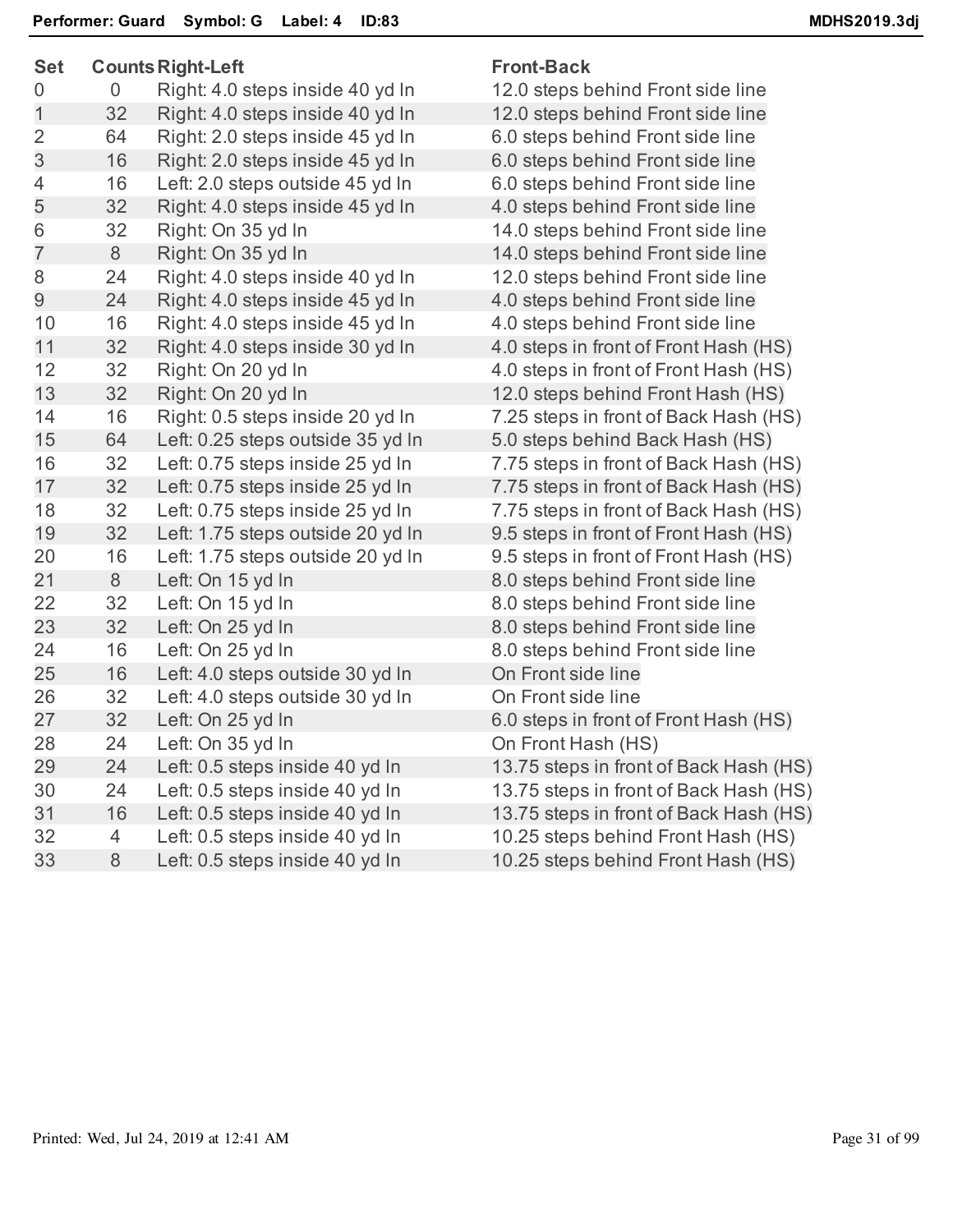| <b>Set</b>     |    | <b>Counts Right-Left</b>          | <b>Front-Back</b> |
|----------------|----|-----------------------------------|-------------------|
| 0              | 0  | Right: 4.0 steps inside 30 yd In  | 12.0 steps b      |
| $\overline{1}$ | 32 | Right: 4.0 steps inside 30 yd In  | 12.0 steps b      |
| $\overline{2}$ | 64 | Right: 2.0 steps inside 40 yd In  | 6.0 steps be      |
| 3              | 16 | Right: 2.0 steps inside 40 yd In  | 6.0 steps be      |
| 4              | 16 | Left: 2.0 steps outside 50 yd In  | 6.0 steps be      |
| 5              | 32 | Right: On 45 yd In                | 4.0 steps be      |
| 6              | 32 | Right: 4.0 steps inside 30 yd In  | 6.0 steps be      |
| $\overline{7}$ | 8  | Right: 4.0 steps inside 30 yd In  | 6.0 steps be      |
| 8              | 24 | Right: On 40 yd In                | 12.0 steps b      |
| 9              | 24 | Right: On 45 yd In                | 4.0 steps be      |
| 10             | 16 | Right: On 45 yd In                | 4.0 steps be      |
| 11             | 32 | Right: On 30 yd In                | 4.0 steps in      |
| 12             | 32 | Right: 4.0 steps inside 15 yd In  | 4.0 steps in      |
| 13             | 32 | Right: On 20 yd In                | 8.0 steps in      |
| 14             | 16 | Right: 3.25 steps inside 20 yd In | 0.75 steps in     |
| 15             | 64 | Left: 0.75 steps inside 30 yd In  | 4.0 steps be      |
| 16             | 32 | Left: 3.5 steps inside 20 yd In   | 13.25 steps       |
| 17             | 32 | Left: 3.5 steps inside 20 yd In   | 13.25 steps       |
| 18             | 32 | Left: 3.5 steps inside 20 yd In   | 13.25 steps       |
| 19             | 32 | Left: 1.0 steps inside 20 yd In   | 11.25 steps       |
| 20             | 16 | Left: 1.0 steps inside 20 yd In   | 11.25 steps       |
| 21             | 8  | Left: On 15 yd In                 | On Front sic      |
| 22             | 32 | Left: On 15 yd In                 | On Front sic      |
| 23             | 32 | Left: On 30 yd In                 | 12.0 steps in     |
| 24             | 16 | Left: On 30 yd In                 | 12.0 steps i      |
| 25             | 16 | Left: On 30 yd In                 | On Front sic      |
| 26             | 32 | Left: On 30 yd In                 | On Front sic      |
| 27             | 32 | Left: 2.0 steps outside 30 yd In  | 12.0 steps in     |
| 28             | 24 | Left: On 30 yd In                 | 8.0 steps in      |
| 29             | 24 | Left: 3.75 steps inside 25 yd In  | 2.5 steps be      |
| 30             | 24 | Left: 3.75 steps inside 25 yd In  | 2.5 steps be      |
| 31             | 16 | Left: 3.75 steps inside 25 yd In  | 2.5 steps be      |
| 32             | 4  | Left: 3.75 steps inside 25 yd In  | 1.5 steps in      |
| 33             | 8  | Left: 3.75 steps inside 25 yd In  | 1.5 steps in      |
|                |    |                                   |                   |

0 steps behind Front side line 1 steps behind Front side line steps behind Front side line steps behind Front side line steps behind Front side line steps behind Front side line steps behind Front side line steps behind Front side line 1 steps behind Front side line steps behind Front side line steps behind Front side line steps in front of Front Hash (HS) steps in front of Front Hash (HS) steps in front of Back Hash (HS) 5 steps in front of Back Hash (HS) steps behind Back Hash (HS) 15 steps in front of Back Hash (HS) 15 steps in front of Back Hash (HS) 25 steps in front of Back Hash (HS) 15 steps behind Front side line 25 steps behind Front side line Front side line Front side line 3 steps in front of Front Hash (HS) 3 steps in front of Front Hash (HS) Front side line Front side line 3 Steps in front of Front Hash (HS) steps in front of Front Hash (HS) steps behind Front Hash (HS) steps behind Front Hash (HS) steps behind Front Hash (HS) steps in front of Front Hash (HS) steps in front of Front Hash (HS)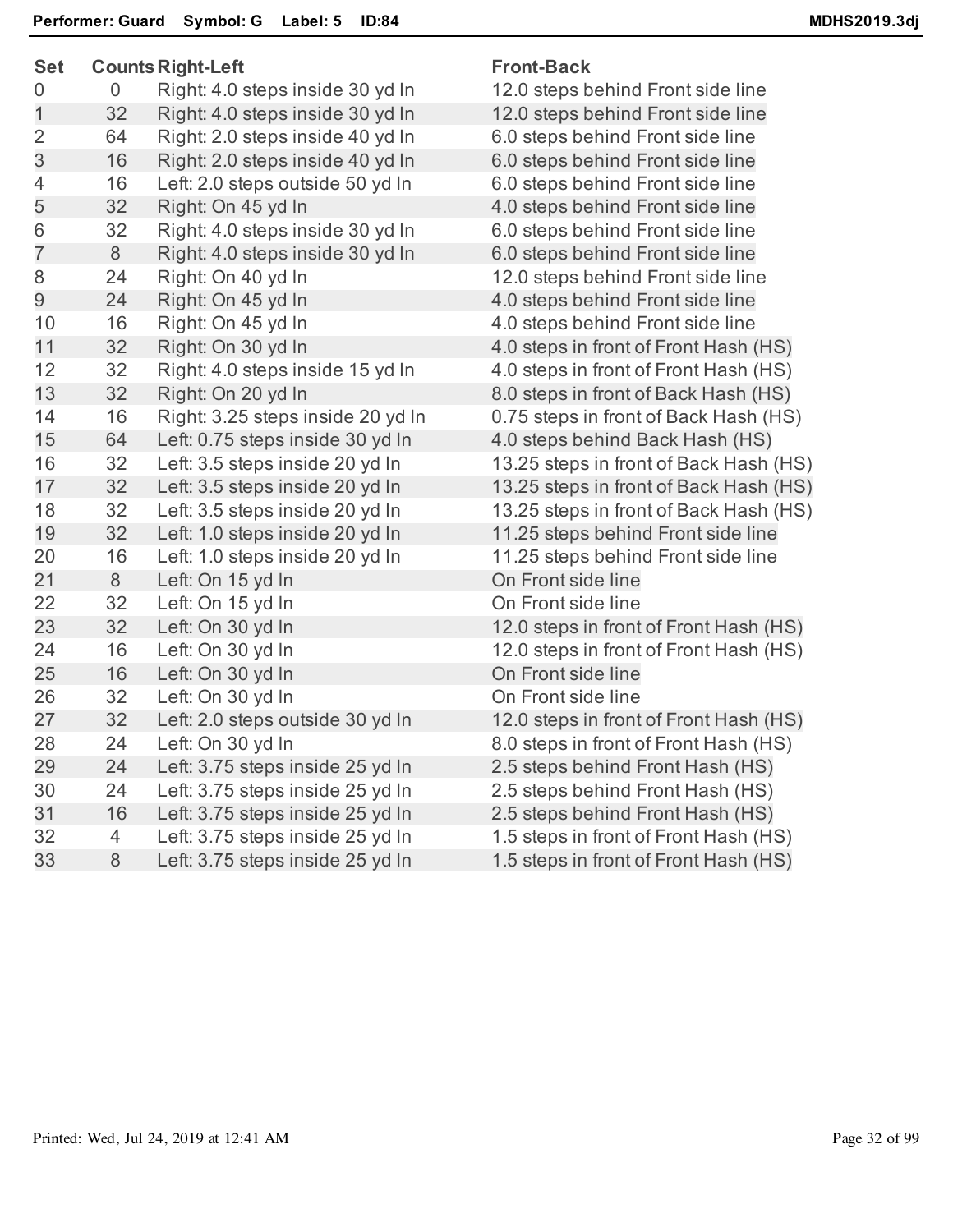| <b>Set</b>     |                | <b>Counts Right-Left</b>          | <b>Front-Back</b>                      |
|----------------|----------------|-----------------------------------|----------------------------------------|
| 0              | $\overline{0}$ | Right: 4.0 steps inside 25 yd In  | On Front Hash (HS)                     |
| $\mathbf 1$    | 32             | Right: 4.0 steps inside 25 yd In  | On Front Hash (HS)                     |
| $\overline{2}$ | 64             | Right: On 25 yd In                | 4.0 steps in front of Front Hash (HS)  |
| 3              | 16             | Right: On 25 yd In                | 4.0 steps in front of Front Hash (HS)  |
| 4              | 16             | Right: On 35 yd In                | 4.0 steps in front of Front Hash (HS)  |
| 5              | 32             | Right: On 35 yd In                | 4.0 steps behind Front side line       |
| 6              | 32             | Right: On 35 yd In                | 4.0 steps in front of Front Hash (HS)  |
| $\overline{7}$ | $\,8\,$        | Right: On 35 yd In                | 4.0 steps in front of Front Hash (HS)  |
| 8              | 24             | Right: On 25 yd In                | 12.0 steps behind Front Hash (HS)      |
| 9              | 24             | Right: On 20 yd In                | 8.0 steps in front of Front Hash (HS)  |
| 10             | 16             | Right: On 20 yd In                | 8.0 steps in front of Front Hash (HS)  |
| 11             | 32             | Right: On 25 yd In                | 8.0 steps in front of Back Hash (HS)   |
| 12             | 32             | Right: On 25 yd In                | 12.0 steps in front of Back Hash (HS)  |
| 13             | 32             | Right: On 30 yd In                | 8.0 steps in front of Back Hash (HS)   |
| 14             | 16             | Right: 1.25 steps inside 30 yd In | 3.25 steps behind Back Hash (HS)       |
| 15             | 64             | Left: 3.25 steps inside 20 yd In  | 1.0 steps in front of Back Hash (HS)   |
| 16             | 32             | Left: 3.75 steps inside 20 yd In  | 0.75 steps in front of Front Hash (HS) |
| 17             | 32             | Left: 3.75 steps inside 20 yd In  | 0.75 steps in front of Front Hash (HS) |
| 18             | 32             | Left: 3.75 steps inside 20 yd In  | 0.75 steps in front of Front Hash (HS) |
| 19             | 32             | Left: On 30 yd In                 | 6.0 steps behind Front side line       |
| 20             | 16             | Left: On 30 yd In                 | 6.0 steps behind Front side line       |
| 21             | $8\,$          | Left: On 25 yd In                 | On Front side line                     |
| 22             | 32             | Left: On 25 yd In                 | On Front side line                     |
| 23             | 32             | Left: On 35 yd In                 | 8.0 steps behind Front side line       |
| 24             | 16             | Left: On 35 yd In                 | 8.0 steps behind Front side line       |
| 25             | 16             | Left: On 35 yd In                 | On Front side line                     |
| 26             | 32             | Left: On 35 yd In                 | On Front side line                     |
| 27             | 32             | Left: 4.0 steps outside 35 yd In  | 6.0 steps in front of Front Hash (HS)  |
| 28             | 24             | Left: On 40 yd In                 | On Front Hash (HS)                     |
| 29             | 24             | Left: On 45 yd In                 | 11.0 steps in front of Back Hash (HS)  |
| 30             | 24             | Left: On 45 yd In                 | 11.0 steps in front of Back Hash (HS)  |
| 31             | 16             | Left: On 45 yd In                 | 11.0 steps in front of Back Hash (HS)  |
| 32             | $\overline{4}$ | Left: On 45 yd In                 | 13.0 steps behind Front Hash (HS)      |
| 33             | 8              | Left: On 45 yd In                 | 13.0 steps behind Front Hash (HS)      |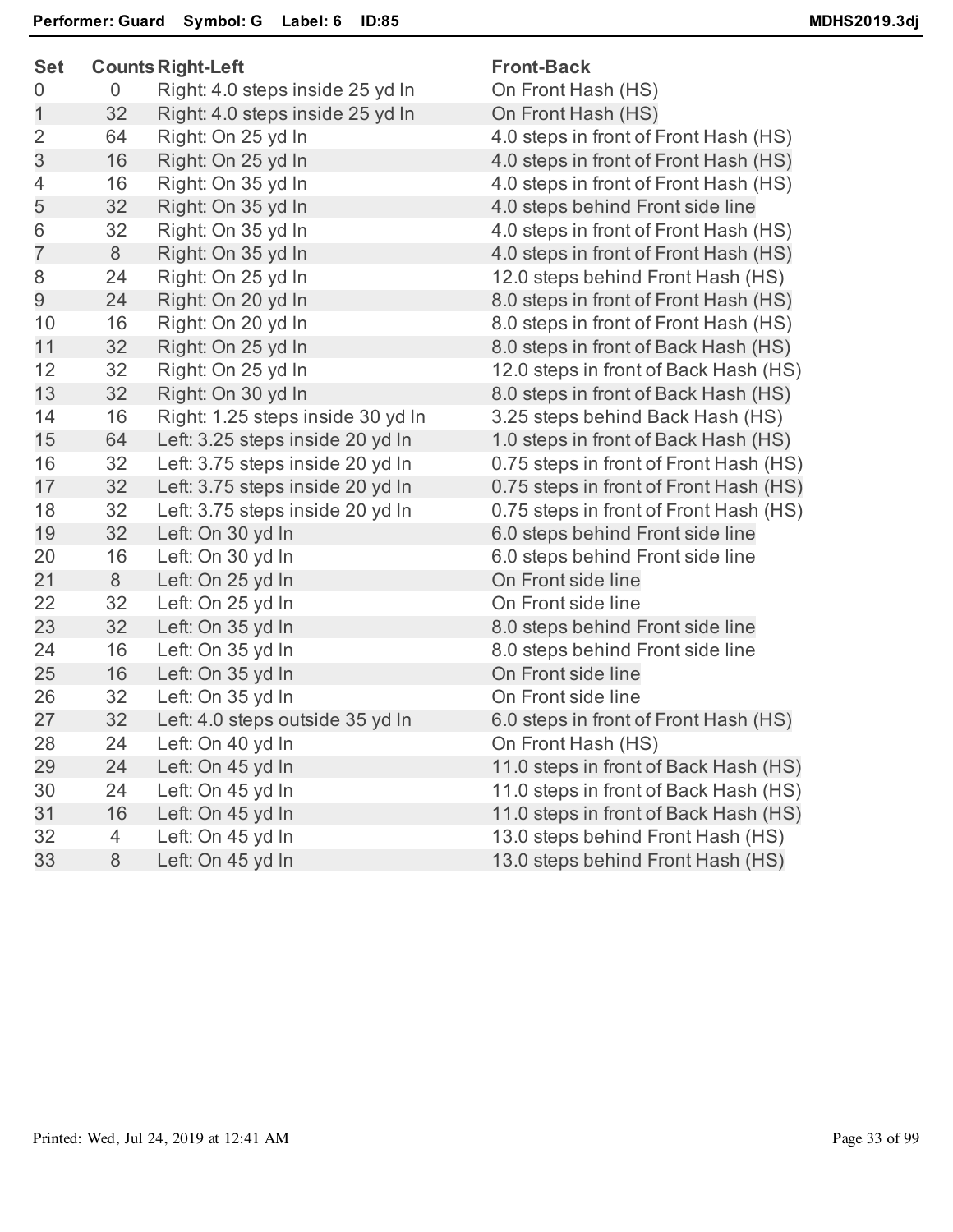| <b>Set</b>     |                | <b>Counts Right-Left</b>         | <b>Front-Back</b>                      |
|----------------|----------------|----------------------------------|----------------------------------------|
| $\overline{0}$ | $\overline{0}$ | Right: 4.0 steps inside 35 yd In | On Front Hash (HS)                     |
| $\mathbf 1$    | 32             | Right: 4.0 steps inside 35 yd In | On Front Hash (HS)                     |
| $\overline{2}$ | 64             | Right: On 30 yd In               | 4.0 steps in front of Front Hash (HS)  |
| 3              | 16             | Right: On 30 yd In               | 4.0 steps in front of Front Hash (HS)  |
| $\overline{4}$ | 16             | Right: On 40 yd In               | 4.0 steps in front of Front Hash (HS)  |
| 5              | 32             | Right: On 40 yd In               | 12.0 steps behind Front side line      |
| $6\,$          | 32             | Right: On 35 yd In               | 4.0 steps behind Front Hash (HS)       |
| $\overline{7}$ | 8              | Right: On 35 yd In               | 4.0 steps behind Front Hash (HS)       |
| 8              | 24             | Right: On 30 yd In               | 13.25 steps in front of Back Hash (HS) |
| $\overline{9}$ | 24             | Right: On 25 yd In               | 4.0 steps in front of Front Hash (HS)  |
| 10             | 16             | Right: On 25 yd In               | 4.0 steps in front of Front Hash (HS)  |
| 11             | 32             | Right: On 30 yd In               | 8.0 steps in front of Back Hash (HS)   |
| 12             | 32             | Right: On 35 yd In               | 12.0 steps in front of Back Hash (HS)  |
| 13             | 32             | Right: On 40 yd In               | 8.0 steps in front of Back Hash (HS)   |
| 14             | 16             | Right: On 40 yd In               | 4.0 steps behind Back Hash (HS)        |
| 15             | 64             | Left: 2.0 steps inside 20 yd In  | 13.0 steps behind Front Hash (HS)      |
| 16             | 32             | Left: On 25 yd In                | 12.0 steps behind Front side line      |
| 17             | 32             | Left: On 25 yd In                | 12.0 steps behind Front side line      |
| 18             | 32             | Left: On 25 yd In                | 12.0 steps behind Front side line      |
| 19             | 32             | Left: On 40 yd In                | 4.0 steps behind Front side line       |
| 20             | 16             | Left: On 40 yd In                | 4.0 steps behind Front side line       |
| 21             | 8              | Left: On 35 yd In                | On Front side line                     |
| 22             | 32             | Left: On 35 yd In                | On Front side line                     |
| 23             | 32             | Left: On 45 yd In                | 8.0 steps behind Front side line       |
| 24             | 16             | Left: On 45 yd In                | 8.0 steps behind Front side line       |
| 25             | 16             | Left: On 40 yd In                | On Front side line                     |
| 26             | 32             | Left: On 40 yd In                | On Front side line                     |
| 27             | 32             | Left: On 40 yd In                | 10.0 steps behind Front side line      |
| 28             | 24             | Left: On 30 yd In                | 12.0 steps behind Front side line      |
| 29             | 24             | Left: On 35 yd In                | 4.0 steps behind Front side line       |
| 30             | 24             | Left: On 35 yd In                | 4.0 steps behind Front side line       |
| 31             | 16             | Left: On 35 yd In                | 4.0 steps behind Front side line       |
| 32             | 4              | Left: On 35 yd In                | On Front side line                     |
| 33             | 8              | Left: On 35 yd In                | On Front side line                     |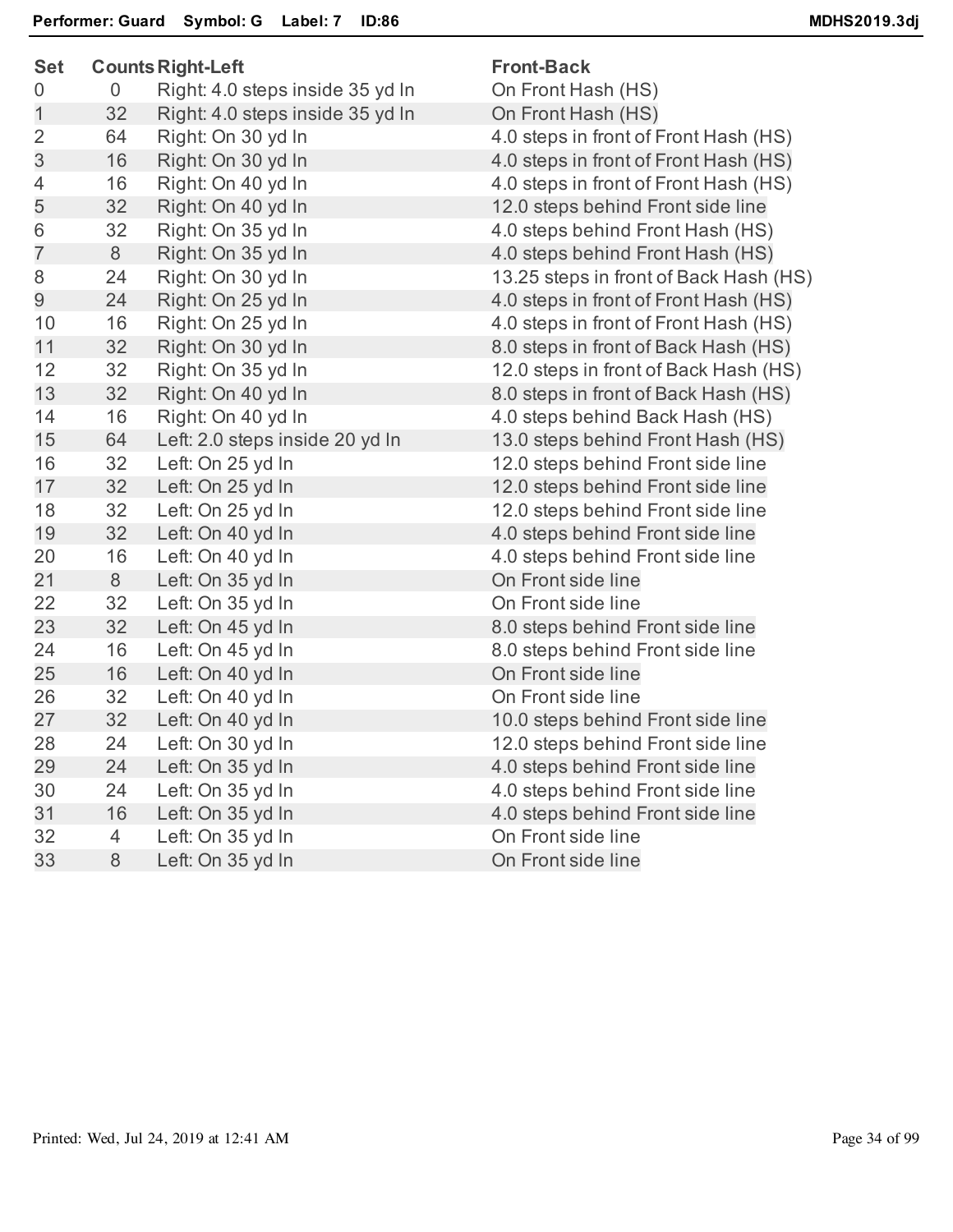| <b>Set</b>     |    | <b>Counts Right-Left</b>           | <b>Front-Back</b>       |
|----------------|----|------------------------------------|-------------------------|
| 0              | 0  | Right: 4.0 steps inside 45 yd In   | On Front Hash (HS)      |
| $\mathbf{1}$   | 32 | Right: 4.0 steps inside 45 yd In   | On Front Hash (HS)      |
| $\overline{2}$ | 64 | Right: On 35 yd In                 | 4.0 steps in front of I |
| 3              | 16 | Right: On 35 yd In                 | 4.0 steps in front of I |
| $\overline{4}$ | 16 | Right: On 45 yd In                 | 4.0 steps in front of I |
| 5              | 32 | Right: On 45 yd In                 | 8.0 steps in front of I |
| 6              | 32 | Right: On 35 yd In                 | 12.0 steps behind F     |
| $\overline{7}$ | 8  | Right: On 35 yd In                 | 12.0 steps behind F     |
| 8              | 24 | Right: On 35 yd In                 | 10.75 steps in front    |
| 9              | 24 | Right: On 30 yd In                 | On Front Hash (HS)      |
| 10             | 16 | Right: On 30 yd In                 | On Front Hash (HS)      |
| 11             | 32 | Right: On 35 yd In                 | 8.0 steps in front of I |
| 12             | 32 | Right: On 45 yd In                 | 12.0 steps in front of  |
| 13             | 32 | Left: On 35 yd In                  | 8.0 steps in front of I |
| 14             | 16 | Left: 0.75 steps inside 35 yd In   | 3.75 steps behind B     |
| 15             | 64 | Right: 1.0 steps inside 20 yd In   | 7.75 steps in front of  |
| 16             | 32 | Right: 2.25 steps outside 25 yd In | 8.5 steps in front of I |
| 17             | 32 | Right: 2.25 steps outside 25 yd In | 8.5 steps in front of I |
| 18             | 32 | Right: 2.25 steps outside 25 yd In | 8.5 steps in front of I |
| 19             | 32 | Right: On 35 yd In                 | 5.0 steps behind Fro    |
| 20             | 16 | Right: On 35 yd In                 | 5.0 steps behind Fro    |
| 21             | 8  | Right: On 30 yd In                 | On Front side line      |
| 22             | 32 | Right: On 30 yd In                 | On Front side line      |
| 23             | 32 | Right: On 40 yd In                 | 12.0 steps in front of  |
| 24             | 16 | Right: On 40 yd In                 | 12.0 steps in front of  |
| 25             | 16 | Right: 4.0 steps inside 35 yd In   | On Front side line      |
| 26             | 32 | Right: 4.0 steps inside 35 yd In   | On Front side line      |
| 27             | 32 | Right: 2.0 steps outside 45 yd In  | 12.0 steps in front of  |
| 28             | 24 | Right: On 40 yd In                 | On Front Hash (HS)      |
| 29             | 24 | Right: 1.75 steps inside 35 yd In  | 4.0 steps in front of I |
| 30             | 24 | Right: 1.75 steps inside 35 yd In  | 4.0 steps in front of I |
| 31             | 16 | Right: 1.75 steps inside 35 yd In  | 4.0 steps in front of I |
| 32             | 4  | Right: 2.25 steps outside 40 yd In | 4.0 steps in front of I |
| 33             | 8  | Right: 2.25 steps outside 40 yd In | 4.0 steps in front of I |
|                |    |                                    |                         |

ont of Front Hash (HS) ont of Front Hash (HS) ont of Front Hash (HS) ont of Front Hash (HS) hind Front Hash (HS) hind Front Hash (HS) 1 front of Back Hash (HS) ont of Back Hash (HS) front of Back Hash (HS) ont of Back Hash (HS) hind Back Hash (HS) front of Back Hash (HS) ont of Front Hash (HS) ont of Front Hash (HS) ont of Front Hash (HS) ind Front side line ind Front side line front of Front Hash (HS) front of Front Hash (HS) front of Front Hash (HS) ont of Front Hash (HS) ont of Front Hash (HS) ont of Front Hash (HS) ont of Front Hash (HS) ont of Front Hash (HS)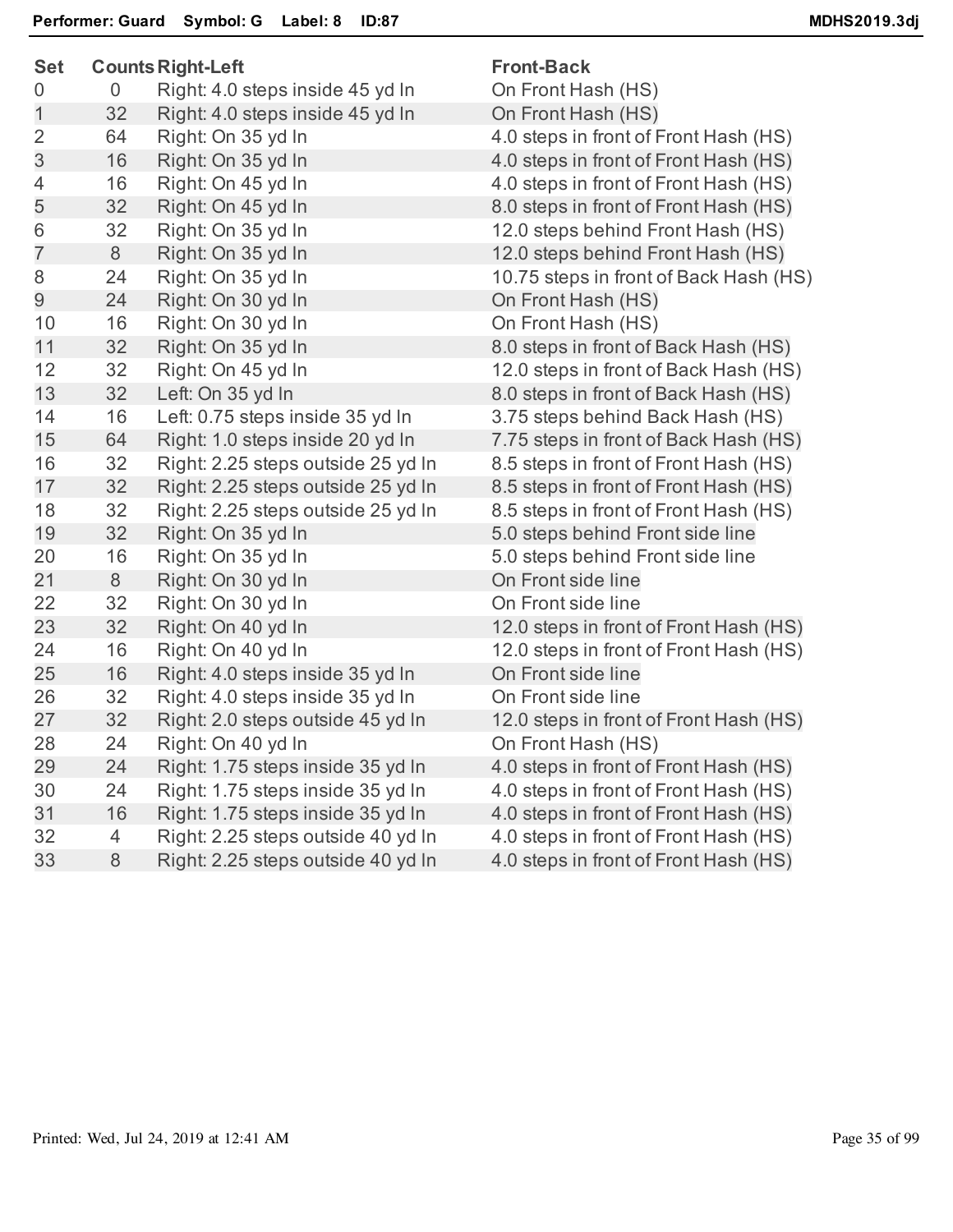| <b>Set</b>     |    | <b>Counts Right-Left</b>           | <b>Front-Back</b>                      |  |  |
|----------------|----|------------------------------------|----------------------------------------|--|--|
| 0              | 0  | Left: 4.0 steps outside 45 yd In   | On Front Hash (HS)                     |  |  |
| 1              | 32 | Left: 4.0 steps outside 45 yd In   | On Front Hash (HS)                     |  |  |
| $\overline{2}$ | 64 | Left: 4.0 steps outside 35 yd In   | 4.0 steps in front of Front Hash (HS)  |  |  |
| 3              | 16 | Left: 4.0 steps outside 35 yd In   | 4.0 steps in front of Front Hash (HS)  |  |  |
| 4              | 16 | Left: 4.0 steps outside 25 yd In   | 4.0 steps in front of Front Hash (HS)  |  |  |
| 5              | 32 | Left: On 25 yd In                  | 12.0 steps behind Front side line      |  |  |
| 6              | 32 | Left: On 20 yd In                  | 4.0 steps behind Front Hash (HS)       |  |  |
| $\overline{7}$ | 8  | Left: On 20 yd In                  | 4.0 steps behind Front Hash (HS)       |  |  |
| 8              | 24 | Left: On 15 yd In                  | 12.0 steps behind Front Hash (HS)      |  |  |
| 9              | 24 | Left: On 20 yd In                  | 8.0 steps in front of Front Hash (HS)  |  |  |
| 10             | 16 | Left: On 20 yd In                  | 8.0 steps in front of Front Hash (HS)  |  |  |
| 11             | 32 | Left: On 20 yd In                  | 2.0 steps behind Front Hash (HS)       |  |  |
| 12             | 32 | Left: On 25 yd In                  | 12.0 steps in front of Back Hash (HS)  |  |  |
| 13             | 32 | Left: On 20 yd In                  | 4.0 steps in front of Front Hash (HS)  |  |  |
| 14             | 16 | Left: 3.25 steps outside 25 yd In  | 6.75 steps behind Front Hash (HS)      |  |  |
| 15             | 64 | Right: 1.25 steps outside 45 yd In | 3.0 steps behind Back Hash (HS)        |  |  |
| 16             | 32 | Right: 0.25 steps inside 35 yd In  | 4.5 steps in front of Back Hash (HS)   |  |  |
| 17             | 32 | Right: 0.25 steps inside 35 yd In  | 4.5 steps in front of Back Hash (HS)   |  |  |
| 18             | 32 | Right: 0.25 steps inside 35 yd In  | 4.5 steps in front of Back Hash (HS)   |  |  |
| 19             | 32 | Right: 3.0 steps inside 20 yd In   | 5.75 steps behind Front Hash (HS)      |  |  |
| 20             | 16 | Right: 3.0 steps inside 20 yd In   | 5.75 steps behind Front Hash (HS)      |  |  |
| 21             | 8  | Right: On 15 yd In                 | 4.0 steps in front of Front Hash (HS)  |  |  |
| 22             | 32 | Right: On 15 yd In                 | 4.0 steps in front of Front Hash (HS)  |  |  |
| 23             | 32 | Right: On 25 yd In                 | 12.0 steps behind Front Hash (HS)      |  |  |
| 24             | 16 | Right: On 25 yd In                 | 12.0 steps behind Front Hash (HS)      |  |  |
| 25             | 16 | Right: On 30 yd In                 | On Front side line                     |  |  |
| 26             | 32 | Right: On 30 yd In                 | On Front side line                     |  |  |
| 27             | 32 | Right: 2.0 steps inside 35 yd In   | 12.0 steps in front of Front Hash (HS) |  |  |
| 28             | 24 | Right: On 35 yd In                 | On Front Hash (HS)                     |  |  |
| 29             | 24 | Right: 0.5 steps outside 40 yd In  | 1.5 steps behind Front Hash (HS)       |  |  |
| 30             | 24 | Right: 0.5 steps outside 40 yd In  | 1.5 steps behind Front Hash (HS)       |  |  |
| 31             | 16 | Right: 0.5 steps outside 40 yd In  | 1.5 steps behind Front Hash (HS)       |  |  |
| 32             | 4  | Right: 3.5 steps inside 40 yd In   | 1.5 steps behind Front Hash (HS)       |  |  |
| 33             | 8  | Right: 3.5 steps inside 40 yd In   | 1.5 steps behind Front Hash (HS)       |  |  |
|                |    |                                    |                                        |  |  |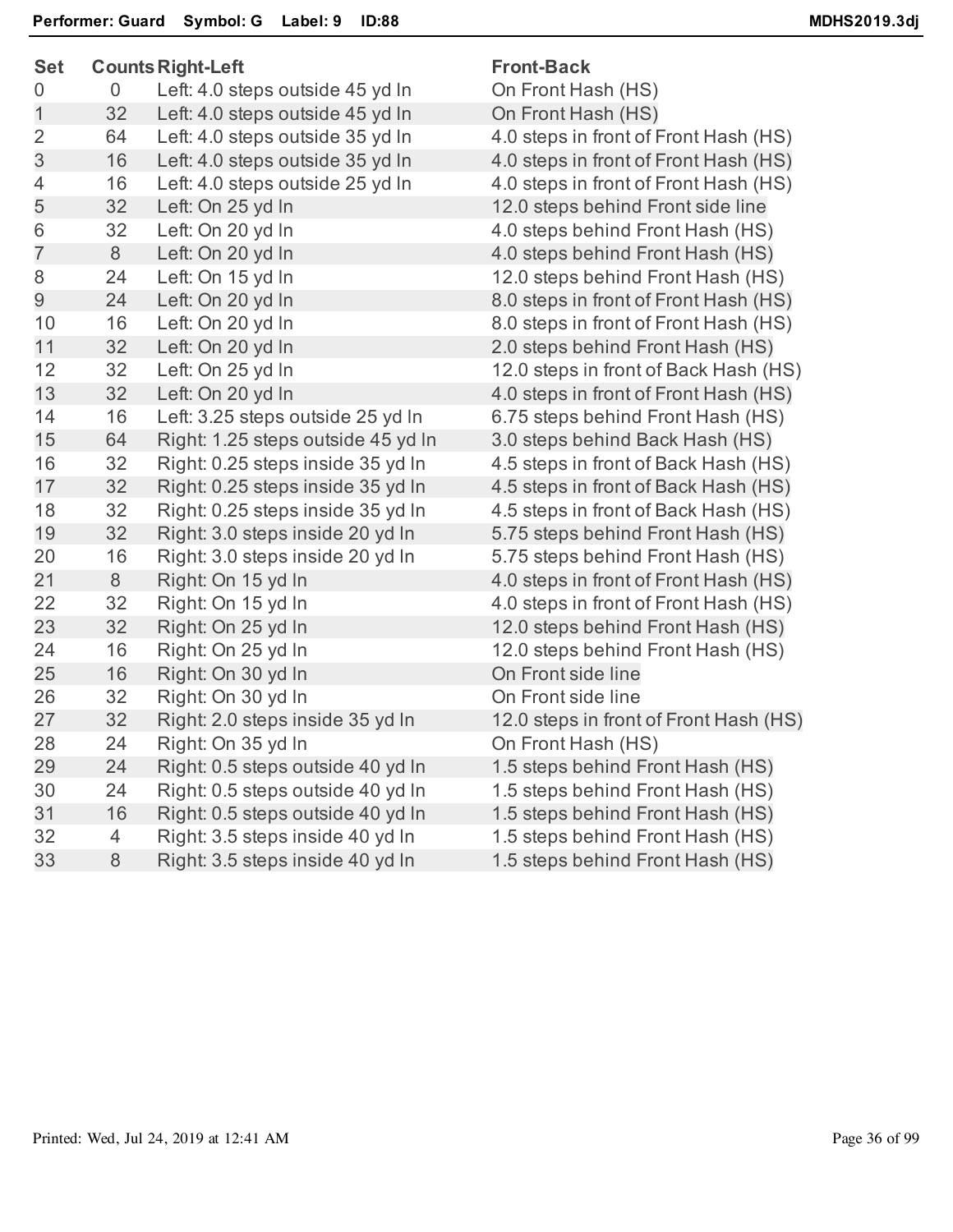| <b>Set</b>     | <b>Counts Right-Left</b> |                                    | <b>Front-Back</b>                      |  |  |
|----------------|--------------------------|------------------------------------|----------------------------------------|--|--|
| 0              | 0                        | Left: 4.0 steps outside 35 yd In   | On Front Hash (HS)                     |  |  |
| 1              | 32                       | Left: 4.0 steps outside 35 yd In   | On Front Hash (HS)                     |  |  |
| $\overline{2}$ | 64                       | Left: 4.0 steps outside 30 yd In   | 4.0 steps in front of Front Hash (HS)  |  |  |
| 3              | 16                       | Left: 4.0 steps outside 30 yd In   | 4.0 steps in front of Front Hash (HS)  |  |  |
| 4              | 16                       | Left: 4.0 steps outside 20 yd In   | 4.0 steps in front of Front Hash (HS)  |  |  |
| 5              | 32                       | Left: On 20 yd In                  | 8.0 steps in front of Front Hash (HS)  |  |  |
| 6              | 32                       | Left: 2.0 steps outside 25 yd In   | 10.0 steps behind Front Hash (HS)      |  |  |
| $\overline{7}$ | 8                        | Left: 2.0 steps outside 25 yd In   | 10.0 steps behind Front Hash (HS)      |  |  |
| 8              | 24                       | Left: On 20 yd In                  | 13.25 steps in front of Back Hash (HS) |  |  |
| 9              | 24                       | Left: On 25 yd In                  | 4.0 steps in front of Front Hash (HS)  |  |  |
| 10             | 16                       | Left: On 25 yd In                  | 4.0 steps in front of Front Hash (HS)  |  |  |
| 11             | 32                       | Left: 2.75 steps outside 25 yd In  | 8.0 steps behind Front Hash (HS)       |  |  |
| 12             | 32                       | Left: On 35 yd In                  | 12.0 steps in front of Back Hash (HS)  |  |  |
| 13             | 32                       | Left: On 20 yd In                  | 12.0 steps behind Front Hash (HS)      |  |  |
| 14             | 16                       | Left: 0.5 steps inside 20 yd In    | 7.25 steps in front of Back Hash (HS)  |  |  |
| 15             | 64                       | Right: On 35 yd In                 | 3.0 steps behind Back Hash (HS)        |  |  |
| 16             | 32                       | Right: 0.75 steps inside 25 yd In  | 7.75 steps in front of Back Hash (HS)  |  |  |
| 17             | 32                       | Right: 0.75 steps inside 25 yd In  | 7.75 steps in front of Back Hash (HS)  |  |  |
| 18             | 32                       | Right: 0.75 steps inside 25 yd In  | 7.75 steps in front of Back Hash (HS)  |  |  |
| 19             | 32                       | Right: 1.75 steps outside 20 yd In | 9.5 steps in front of Front Hash (HS)  |  |  |
| 20             | 16                       | Right: 1.75 steps outside 20 yd In | 9.5 steps in front of Front Hash (HS)  |  |  |
| 21             | 8                        | Right: On 15 yd In                 | 8.0 steps behind Front side line       |  |  |
| 22             | 32                       | Right: On 15 yd In                 | 8.0 steps behind Front side line       |  |  |
| 23             | 32                       | Right: On 25 yd In                 | 4.0 steps in front of Front Hash (HS)  |  |  |
| 24             | 16                       | Right: On 25 yd In                 | 4.0 steps in front of Front Hash (HS)  |  |  |
| 25             | 16                       | Right: 4.0 steps inside 25 yd In   | On Front side line                     |  |  |
| 26             | 32                       | Right: 4.0 steps inside 25 yd In   | On Front side line                     |  |  |
| 27             | 32                       | Right: 4.0 steps inside 30 yd In   | 10.0 steps behind Front side line      |  |  |
| 28             | 24                       | Right: On 40 yd In                 | 8.0 steps in front of Front Hash (HS)  |  |  |
| 29             | 24                       | Right: 1.25 steps inside 30 yd In  | 12.25 steps behind Front side line     |  |  |
| 30             | 24                       | Right: 1.25 steps inside 30 yd In  | 12.25 steps behind Front side line     |  |  |
| 31             | 16                       | Right: 1.25 steps inside 30 yd In  | 12.25 steps behind Front side line     |  |  |
| 32             | 4                        | Right: 2.75 steps outside 35 yd In | 12.25 steps behind Front side line     |  |  |
| 33             | 8                        | Right: 2.75 steps outside 35 yd In | 12.25 steps behind Front side line     |  |  |
|                |                          |                                    |                                        |  |  |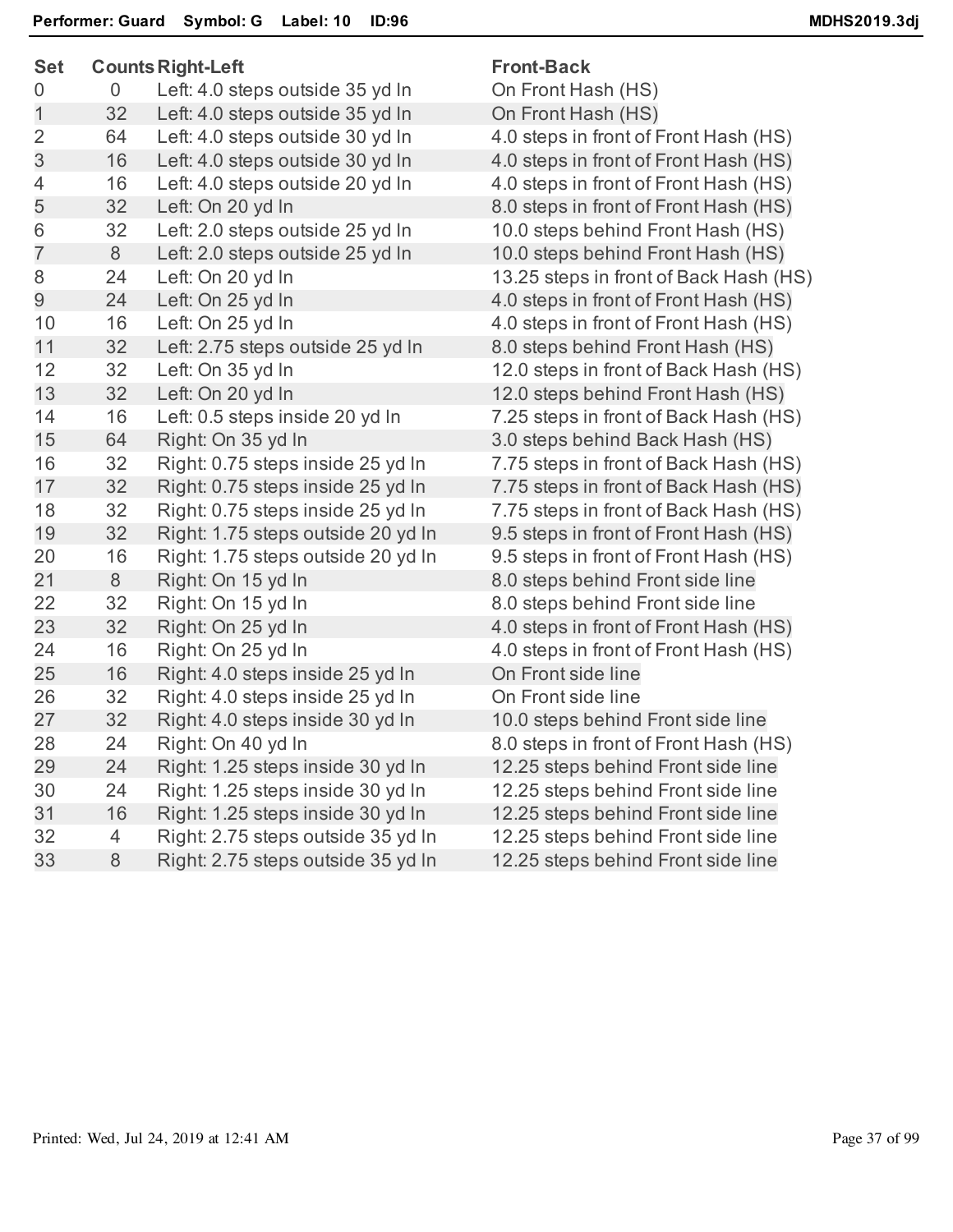| <b>Set</b>     |    | <b>Counts Right-Left</b>          | <b>Front-Back</b> |
|----------------|----|-----------------------------------|-------------------|
| 0              | 0  | Left: 4.0 steps outside 30 yd In  | 12.0 steps in     |
| $\mathbf{1}$   | 32 | Left: 4.0 steps outside 30 yd In  | 12.0 steps in     |
| $\overline{2}$ | 64 | Left: On 25 yd In                 | 4.0 steps be      |
| 3              | 16 | Left: On 25 yd In                 | 4.0 steps be      |
| 4              | 16 | Left: On 15 yd In                 | 4.0 steps be      |
| 5              | 32 | Left: On 15 yd In                 | On Front Ha       |
| 6              | 32 | Left: 4.0 steps outside 30 yd In  | 12.0 steps in     |
| $\overline{7}$ | 8  | Left: 4.0 steps outside 30 yd In  | 12.0 steps in     |
| 8              | 24 | Left: On 25 yd In                 | 10.75 steps       |
| 9              | 24 | Left: On 30 yd In                 | On Front Ha       |
| 10             | 16 | Left: On 30 yd In                 | On Front Ha       |
| 11             | 32 | Left: 2.75 steps inside 25 yd In  | 14.0 steps b      |
| 12             | 32 | Left: On 45 yd In                 | 12.0 steps in     |
| 13             | 32 | Left: On 25 yd In                 | 8.0 steps in      |
| 14             | 16 | Left: 2.0 steps inside 25 yd In   | 2.25 steps b      |
| 15             | 64 | Right: 1.75 steps inside 25 yd In | 2.0 steps be      |
| 16             | 32 | Right: 2.5 steps inside 20 yd In  | 7.0 steps be      |
| 17             | 32 | Right: 2.5 steps inside 20 yd In  | 7.0 steps be      |
| 18             | 32 | Right: 2.5 steps inside 20 yd In  | 7.0 steps be      |
| 19             | 32 | Right: On 25 yd In                | 7.5 steps be      |
| 20             | 16 | Right: On 25 yd In                | 7.5 steps be      |
| 21             | 8  | Right: On 20 yd In                | On Front sic      |
| 22             | 32 | Right: On 20 yd In                | On Front sic      |
| 23             | 32 | Right: On 25 yd In                | 8.0 steps be      |
| 24             | 16 | Right: On 25 yd In                | 8.0 steps be      |
| 25             | 16 | Right: On 25 yd In                | On Front sic      |
| 26             | 32 | Right: On 25 yd In                | On Front sic      |
| 27             | 32 | Right: 4.0 steps inside 30 yd In  | 6.0 steps in      |
| 28             | 24 | Right: On 25 yd In                | 8.0 steps be      |
| 29             | 24 | Right: 3.0 steps outside 30 yd In | 13.0 steps in     |
| 30             | 24 | Right: 3.0 steps outside 30 yd In | 13.0 steps in     |
| 31             | 16 | Right: 3.0 steps outside 30 yd In | 13.0 steps in     |
| 32             | 4  | Right: 1.0 steps inside 30 yd In  | 13.0 steps in     |
| 33             | 8  | Right: 1.0 steps inside 30 yd In  | 13.0 steps in     |
|                |    |                                   |                   |

teps in front of Back Hash (HS) teps in front of Back Hash (HS) eps behind Front Hash (HS) eps behind Front Hash (HS) eps behind Front Hash (HS) ont Hash (HS) teps in front of Back Hash (HS) teps in front of Back Hash (HS) steps in front of Back Hash (HS) ont Hash (HS) ont Hash (HS) teps behind Front Hash (HS) teps in front of Back Hash (HS) eps in front of Back Hash (HS) teps behind Back Hash (HS) eps behind Back Hash (HS) eps behind Front Hash (HS) eps behind Front Hash (HS) eps behind Front Hash (HS) eps behind Front side line eps behind Front side line ont side line ont side line eps behind Front side line eps behind Front side line ont side line ont side line eps in front of Front Hash (HS) eps behind Front Hash (HS) teps in front of Back Hash (HS). steps in front of Back Hash (HS). steps in front of Back Hash (HS). teps in front of Back Hash (HS) steps in front of Back Hash (HS)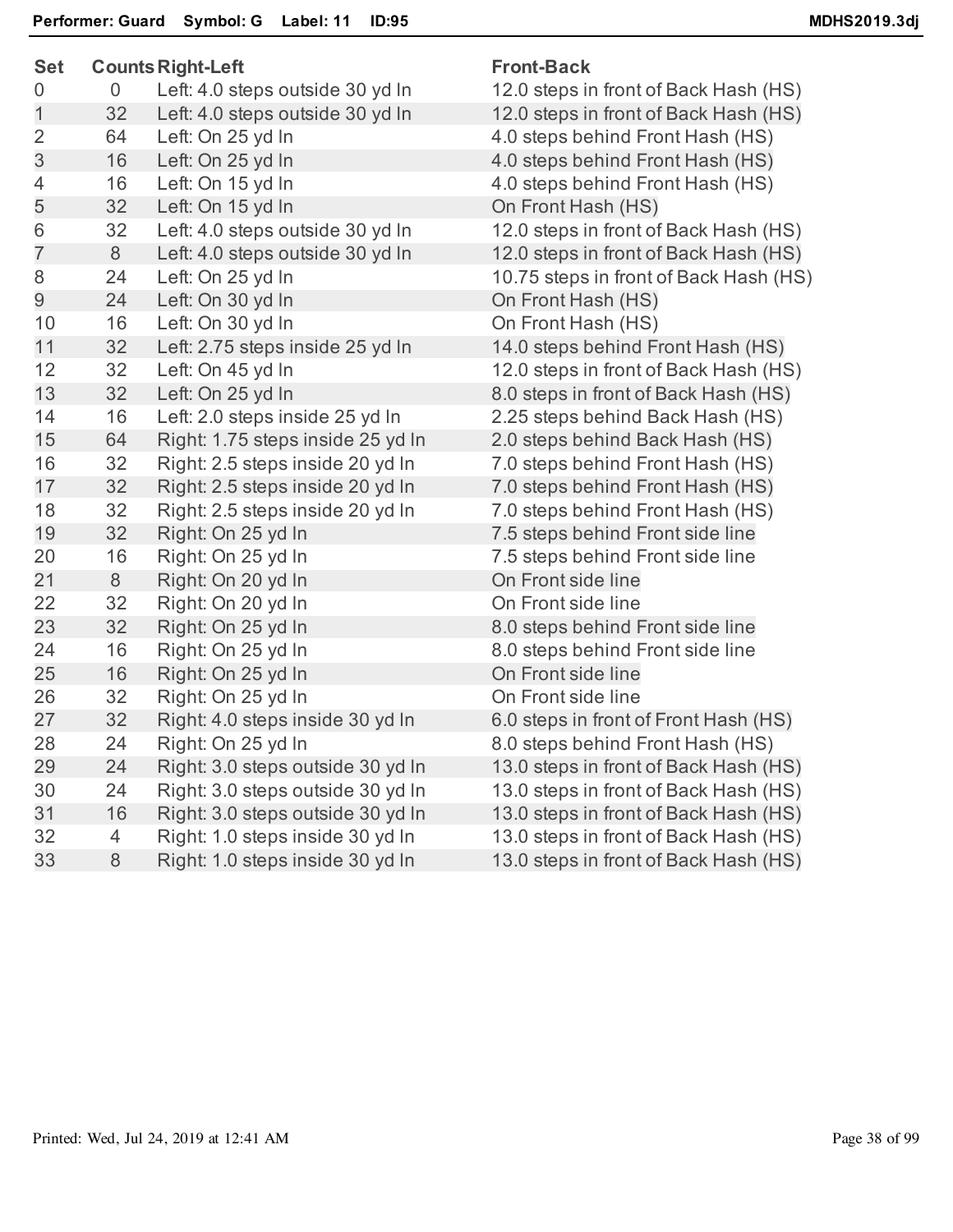| <b>Set</b>     |    | <b>Counts Right-Left</b>           | <b>Front-Back</b> |
|----------------|----|------------------------------------|-------------------|
| 0              | 0  | Left: 4.0 steps outside 40 yd In   | 12.0 steps in     |
| $\mathbf 1$    | 32 | Left: 4.0 steps outside 40 yd In   | 12.0 steps in     |
| $\overline{2}$ | 64 | Left: On 30 yd In                  | 4.0 steps be      |
| 3              | 16 | Left: On 30 yd In                  | 4.0 steps be      |
| 4              | 16 | Left: On 20 yd In                  | 4.0 steps be      |
| 5              | 32 | Left: On 20 yd In                  | 8.0 steps be      |
| 6              | 32 | Left: 2.0 steps inside 30 yd In    | 6.0 steps in      |
| $\overline{7}$ | 8  | Left: 2.0 steps inside 30 yd In    | 6.0 steps in      |
| 8              | 24 | Left: On 30 yd In                  | 8.0 steps in      |
| 9              | 24 | Left: On 35 yd In                  | 4.0 steps be      |
| 10             | 16 | Left: On 35 yd In                  | 4.0 steps be      |
| 11             | 32 | Left: On 30 yd In                  | 8.0 steps in      |
| 12             | 32 | Left: On 20 yd In                  | 6.0 steps in      |
| 13             | 32 | Left: On 20 yd In                  | 12.0 steps in     |
| 14             | 16 | Left: On 25 yd In                  | On Front Ha       |
| 15             | 64 | Right: 1.75 steps outside 50 yd In | 3.0 steps be      |
| 16             | 32 | Right: On 40 yd In                 | 4.0 steps in      |
| 17             | 32 | Right: On 40 yd In                 | 4.0 steps in      |
| 18             | 32 | Right: On 40 yd In                 | 4.0 steps in      |
| 19             | 32 | Right: On 25 yd In                 | 12.0 steps b      |
| 20             | 16 | Right: On 25 yd In                 | 12.0 steps b      |
| 21             | 8  | Right: On 15 yd In                 | 4.0 steps be      |
| 22             | 32 | Right: On 15 yd In                 | 4.0 steps be      |
| 23             | 32 | Right: On 20 yd In                 | 4.0 steps be      |
| 24             | 16 | Right: On 20 yd In                 | 4.0 steps be      |
| 25             | 16 | Right: 4.0 steps inside 20 yd In   | On Front sic      |
| 26             | 32 | Right: 4.0 steps inside 20 yd In   | On Front sic      |
| 27             | 32 | Right: 2.0 steps outside 30 yd In  | 12.0 steps in     |
| 28             | 24 | Right: On 30 yd In                 | On Front Ha       |
| 29             | 24 | Right: 2.5 steps inside 40 yd In   | 8.75 steps b      |
| 30             | 24 | Right: 2.5 steps inside 40 yd In   | 8.75 steps b      |
| 31             | 16 | Right: 2.5 steps inside 40 yd In   | 8.75 steps b      |
| 32             | 4  | Right: 1.5 steps outside 45 yd In  | 8.75 steps b      |
| 33             | 8  | Right: 1.5 steps outside 45 yd In  | 8.75 steps b      |
|                |    |                                    |                   |

steps in front of Back Hash (HS) steps in front of Back Hash (HS) steps behind Front Hash (HS) steps behind Front Hash (HS) steps behind Front Hash (HS) steps behind Front Hash (HS) steps in front of Back Hash (HS) steps in front of Back Hash (HS) steps in front of Back Hash (HS) steps behind Front Hash (HS) teps behind Front Hash (HS) teps in front of Back Hash (HS) steps in front of Back Hash (HS) steps in front of Front Hash (HS) Front Hash (HS) teps behind Back Hash (HS) steps in front of Back Hash (HS) steps in front of Back Hash (HS) steps in front of Back Hash (HS) steps behind Front Hash (HS) steps behind Front Hash (HS) teps behind Front Hash (HS) steps behind Front Hash (HS) steps behind Front Hash (HS) steps behind Front Hash (HS) Front side line Front side line steps in front of Front Hash (HS) Front Hash (HS) steps behind Front Hash (HS) steps behind Front Hash (HS) steps behind Front Hash (HS) steps behind Front Hash (HS) steps behind Front Hash (HS)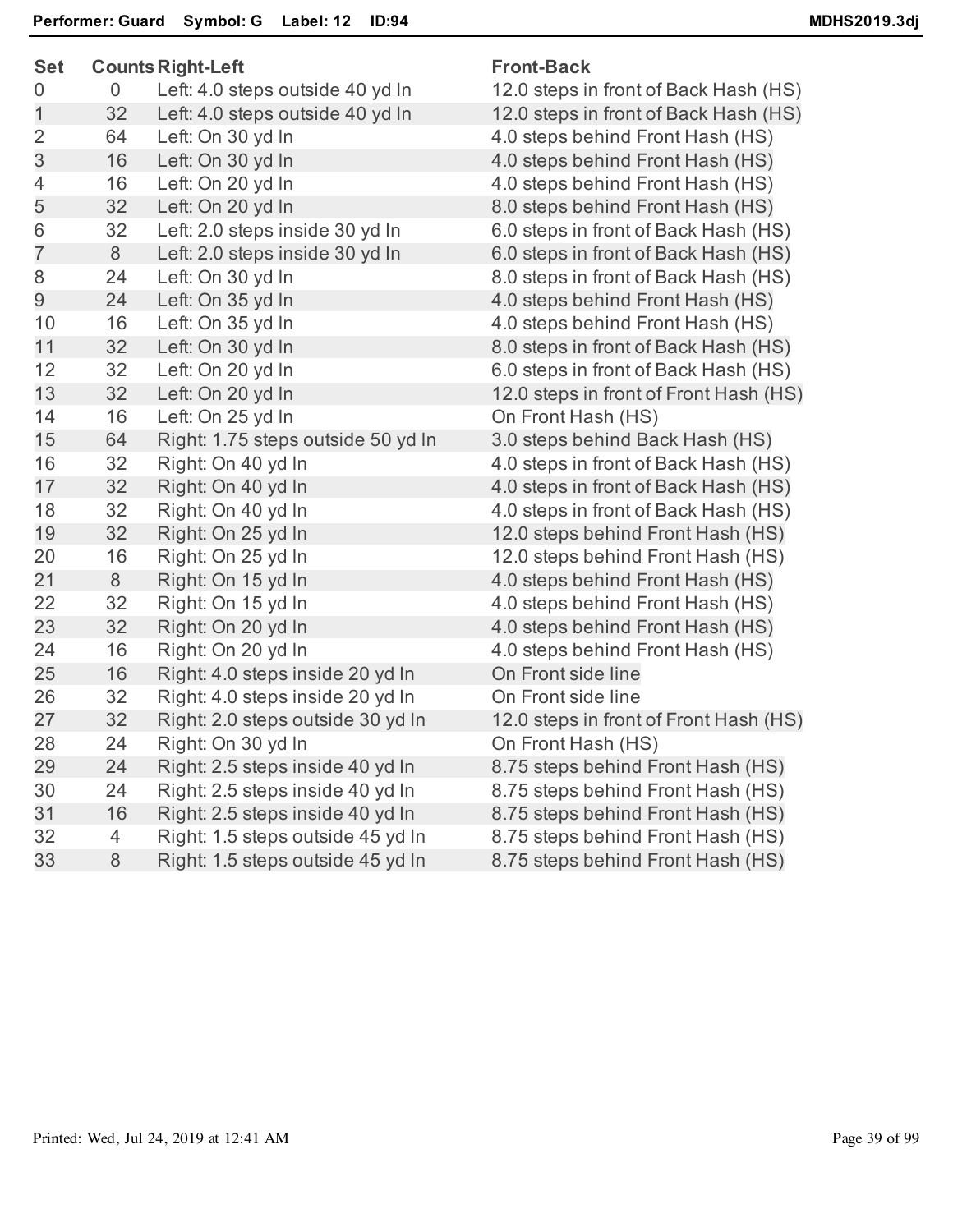| <b>Set</b>     |    | <b>Counts Right-Left</b>          | <b>Front-Back</b>     |
|----------------|----|-----------------------------------|-----------------------|
| 0              | 0  | Left: 4.0 steps outside 50 yd In  | 12.0 steps in front o |
| $\overline{1}$ | 32 | Left: 4.0 steps outside 50 yd In  | 12.0 steps in front o |
| $\overline{2}$ | 64 | Left: On 35 yd In                 | 4.0 steps behind Fro  |
| $\mathfrak{S}$ | 16 | Left: On 35 yd In                 | 4.0 steps behind Fro  |
| 4              | 16 | Left: On 25 yd In                 | 4.0 steps behind Fro  |
| 5              | 32 | Left: On 25 yd In                 | 12.0 steps in front o |
| 6              | 32 | Left: On 35 yd In                 | On Back Hash (HS)     |
| $\overline{7}$ | 8  | Left: On 35 yd In                 | On Back Hash (HS)     |
| 8              | 24 | Left: On 35 yd In                 | 5.25 steps in front o |
| 9              | 24 | Left: On 40 yd In                 | 8.0 steps behind Fro  |
| 10             | 16 | Left: On 40 yd In                 | 8.0 steps behind Fro  |
| 11             | 32 | Left: On 35 yd In                 | 8.0 steps in front of |
| 12             | 32 | Left: On 30 yd In                 | 6.0 steps in front of |
| 13             | 32 | Left: On 20 yd In                 | 4.0 steps behind Fro  |
| 14             | 16 | Left: 2.0 steps inside 20 yd In   | 13.5 steps behind F   |
| 15             | 64 | Right: 0.5 steps outside 40 yd In | 3.0 steps behind Ba   |
| 16             | 32 | Right: 0.25 steps inside 30 yd In | 5.5 steps in front of |
| 17             | 32 | Right: 0.25 steps inside 30 yd In | 5.5 steps in front of |
| 18             | 32 | Right: 0.25 steps inside 30 yd In | 5.5 steps in front of |
| 19             | 32 | Right: 0.5 steps outside 20 yd In | 1.5 steps in front of |
| 20             | 16 | Right: 0.5 steps outside 20 yd In | 1.5 steps in front of |
| 21             | 8  | Right: On 15 yd In                | 12.0 steps in front o |
| 22             | 32 | Right: On 15 yd In                | 12.0 steps in front o |
| 23             | 32 | Right: On 30 yd In                | 4.0 steps behind Fro  |
| 24             | 16 | Right: On 30 yd In                | 4.0 steps behind Fro  |
| 25             | 16 | Right: 4.0 steps inside 30 yd In  | On Front side line    |
| 26             | 32 | Right: 4.0 steps inside 30 yd In  | On Front side line    |
| 27             | 32 | Right: On 40 yd In                | 6.0 steps in front of |
| 28             | 24 | Right: On 30 yd In                | 8.0 steps behind Fro  |
| 29             | 24 | Right: 3.0 steps outside 35 yd In | 13.0 steps in front o |
| 30             | 24 | Right: 3.0 steps outside 35 yd In | 13.0 steps in front o |
| 31             | 16 | Right: 3.0 steps outside 35 yd In | 13.0 steps in front o |
| 32             | 4  | Right: 1.0 steps inside 35 yd In  | 13.0 steps in front o |
| 33             | 8  | Right: 1.0 steps inside 35 yd In  | 13.0 steps in front o |
|                |    |                                   |                       |

front of Back Hash (HS) front of Back Hash (HS) hind Front Hash (HS) hind Front Hash (HS) hind Front Hash (HS) front of Back Hash (HS) front of Back Hash (HS) hind Front Hash (HS) hind Front Hash (HS) front of Back Hash (HS) front of Back Hash (HS) hind Front Hash (HS) ehind Front Hash (HS). hind Back Hash (HS) front of Back Hash (HS) front of Back Hash (HS) front of Back Hash (HS) front of Front Hash (HS) front of Front Hash (HS) front of Front Hash (HS) front of Front Hash (HS) hind Front Hash (HS) hind Front Hash (HS) front of Front Hash (HS) hind Front Hash (HS) front of Back Hash (HS) front of Back Hash (HS) front of Back Hash (HS) front of Back Hash (HS) front of Back Hash (HS)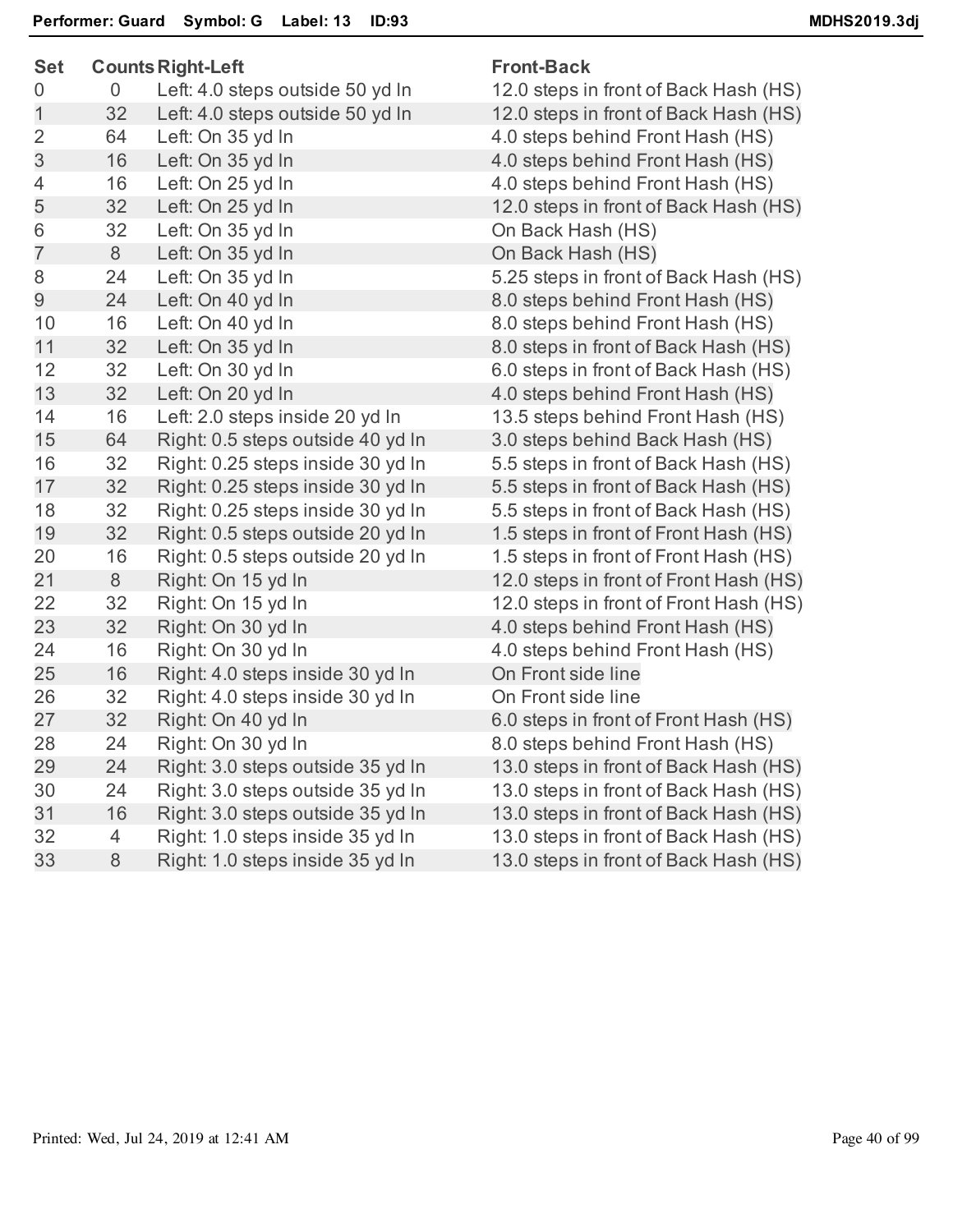| <b>Set</b>     |    | <b>Counts Right-Left</b>         | <b>Front-Back</b>       |
|----------------|----|----------------------------------|-------------------------|
| 0              | 0  | Right: 4.0 steps inside 40 yd In | 12.0 steps in front of  |
| $\mathbf 1$    | 32 | Right: 4.0 steps inside 40 yd In | 12.0 steps in front of  |
| $\overline{2}$ | 64 | Right: 4.0 steps inside 30 yd In | 4.0 steps behind Fro    |
| 3              | 16 | Right: 4.0 steps inside 30 yd In | 4.0 steps behind Fro    |
| $\overline{4}$ | 16 | Right: 4.0 steps inside 40 yd In | 4.0 steps behind Fro    |
| 5              | 32 | Right: On 40 yd In               | On Front Hash (HS)      |
| 6              | 32 | Right: On 35 yd In               | 8.0 steps in front of I |
| $\overline{7}$ | 8  | Right: On 35 yd In               | 8.0 steps in front of I |
| 8              | 24 | Right: On 40 yd In               | 8.0 steps in front of I |
| 9              | 24 | Right: On 35 yd In               | 4.0 steps behind Fro    |
| 10             | 16 | Right: On 35 yd In               | 4.0 steps behind Fro    |
| 11             | 32 | Right: On 40 yd In               | 8.0 steps in front of I |
| 12             | 32 | Right: On 20 yd In               | 6.0 steps in front of I |
| 13             | 32 | Right: On 25 yd In               | 8.0 steps in front of I |
| 14             | 16 | Right: 2.0 steps inside 25 yd In | 2.25 steps behind B     |
| 15             | 64 | Left: 1.75 steps inside 25 yd In | 2.0 steps behind Ba     |
| 16             | 32 | Left: 2.5 steps inside 20 yd In  | 7.0 steps behind Fro    |
| 17             | 32 | Left: 2.5 steps inside 20 yd In  | 7.0 steps behind Fro    |
| 18             | 32 | Left: 2.5 steps inside 20 yd In  | 7.0 steps behind Fro    |
| 19             | 32 | Left: On 25 yd In                | 7.5 steps behind Fro    |
| 20             | 16 | Left: On 25 yd In                | 7.5 steps behind Fro    |
| 21             | 8  | Left: On 20 yd In                | On Front side line      |
| 22             | 32 | Left: On 20 yd In                | On Front side line      |
| 23             | 32 | Left: On 35 yd In                | 4.0 steps in front of I |
| 24             | 16 | Left: On 35 yd In                | 4.0 steps in front of I |
| 25             | 16 | Left: 4.0 steps outside 35 yd In | On Front side line      |
| 26             | 32 | Left: 4.0 steps outside 35 yd In | On Front side line      |
| 27             | 32 | Left: 4.0 steps outside 35 yd In | 10.0 steps behind F     |
| 28             | 24 | Left: On 25 yd In                | 12.0 steps behind F     |
| 29             | 24 | Left: 2.5 steps inside 30 yd In  | 9.75 steps behind F     |
| 30             | 24 | Left: 2.5 steps inside 30 yd In  | 9.75 steps behind F     |
| 31             | 16 | Left: 2.5 steps inside 30 yd In  | 9.75 steps behind F     |
| 32             | 4  | Left: 2.5 steps inside 30 yd In  | 5.75 steps behind F     |
| 33             | 8  | Left: 2.5 steps inside 30 yd In  | 5.75 steps behind F     |
|                |    |                                  |                         |

front of Back Hash (HS) front of Back Hash (HS) hind Front Hash (HS) hind Front Hash (HS) hind Front Hash (HS) front of Back Hash (HS) front of Back Hash (HS) front of Back Hash (HS) hind Front Hash (HS) hind Front Hash (HS) front of Back Hash (HS) front of Back Hash (HS) front of Back Hash (HS) ehind Back Hash (HS) hind Back Hash (HS) hind Front Hash (HS) hind Front Hash (HS) hind Front Hash (HS) hind Front side line hind Front side line front of Front Hash (HS) front of Front Hash (HS) ehind Front side line ehind Front side line ehind Front side line ehind Front side line ehind Front side line ehind Front side line ehind Front side line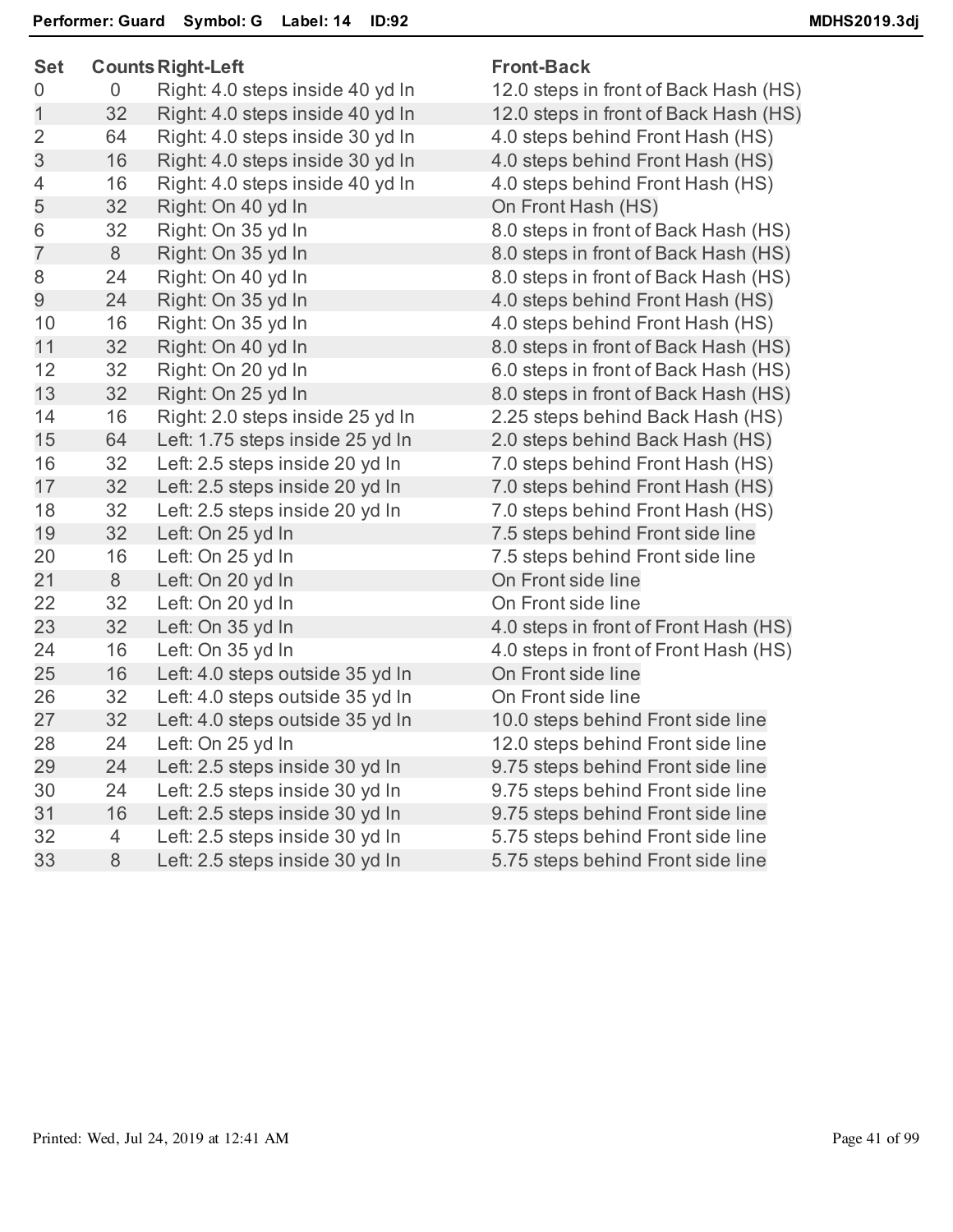| <b>Set</b>     |    | <b>Counts Right-Left</b>          | <b>Front-Back</b>     |
|----------------|----|-----------------------------------|-----------------------|
| 0              | 0  | Right: 4.0 steps inside 30 yd In  | 12.0 steps in front o |
| $\mathbf 1$    | 32 | Right: 4.0 steps inside 30 yd In  | 12.0 steps in front o |
| $\overline{2}$ | 64 | Right: 4.0 steps inside 25 yd In  | 4.0 steps behind Fro  |
| 3              | 16 | Right: 4.0 steps inside 25 yd In  | 4.0 steps behind Fro  |
| $\overline{4}$ | 16 | Right: 4.0 steps inside 35 yd In  | 4.0 steps behind Fro  |
| 5              | 32 | Right: On 35 yd In                | 8.0 steps behind Fro  |
| 6              | 32 | Right: On 35 yd In                | On Back Hash (HS)     |
| $\overline{7}$ | 8  | Right: On 35 yd In                | On Back Hash (HS)     |
| 8              | 24 | Right: On 45 yd In                | 5.25 steps in front o |
| 9              | 24 | Right: On 40 yd In                | 8.0 steps behind Fro  |
| 10             | 16 | Right: On 40 yd In                | 8.0 steps behind Fro  |
| 11             | 32 | Right: On 45 yd In                | 8.0 steps in front of |
| 12             | 32 | Right: On 30 yd In                | 6.0 steps in front of |
| 13             | 32 | Right: On 35 yd In                | 8.0 steps in front of |
| 14             | 16 | Right: 0.75 steps inside 35 yd In | 3.75 steps behind B   |
| 15             | 64 | Left: 1.0 steps inside 20 yd In   | 7.75 steps in front o |
| 16             | 32 | Left: 2.25 steps outside 25 yd In | 8.5 steps in front of |
| 17             | 32 | Left: 2.25 steps outside 25 yd In | 8.5 steps in front of |
| 18             | 32 | Left: 2.25 steps outside 25 yd In | 8.5 steps in front of |
| 19             | 32 | Left: On 35 yd In                 | 5.0 steps behind Fro  |
| 20             | 16 | Left: On 35 yd In                 | 5.0 steps behind Fro  |
| 21             | 8  | Left: On 30 yd In                 | On Front side line    |
| 22             | 32 | Left: On 30 yd In                 | On Front side line    |
| 23             | 32 | Left: On 40 yd In                 | 12.0 steps in front o |
| 24             | 16 | Left: On 40 yd In                 | 12.0 steps in front o |
| 25             | 16 | Left: 4.0 steps outside 40 yd In  | On Front side line    |
| 26             | 32 | Left: 4.0 steps outside 40 yd In  | On Front side line    |
| 27             | 32 | Left: 2.0 steps inside 35 yd In   | 12.0 steps in front o |
| 28             | 24 | Left: On 35 yd In                 | 8.0 steps in front of |
| 29             | 24 | Left: 2.0 steps inside 30 yd In   | 7.5 steps behind Fro  |
| 30             | 24 | Left: 2.0 steps inside 30 yd In   | 7.5 steps behind Fro  |
| 31             | 16 | Left: 2.0 steps inside 30 yd In   | 7.5 steps behind Fro  |
| 32             | 4  | Left: 2.0 steps inside 30 yd In   | 3.5 steps behind Fro  |
| 33             | 8  | Left: 2.0 steps inside 30 yd In   | 3.5 steps behind Fro  |
|                |    |                                   |                       |

front of Back Hash (HS) front of Back Hash (HS) hind Front Hash (HS) hind Front Hash (HS) hind Front Hash (HS) hind Front Hash (HS) front of Back Hash (HS) hind Front Hash (HS) hind Front Hash (HS) front of Back Hash (HS) front of Back Hash (HS) front of Back Hash (HS) ehind Back Hash (HS) front of Back Hash (HS) front of Front Hash (HS) front of Front Hash (HS) front of Front Hash (HS) hind Front side line hind Front side line front of Front Hash (HS) front of Front Hash (HS) front of Front Hash (HS) front of Front Hash (HS) hind Front Hash (HS) hind Front Hash (HS) hind Front Hash (HS) hind Front Hash (HS) hind Front Hash (HS)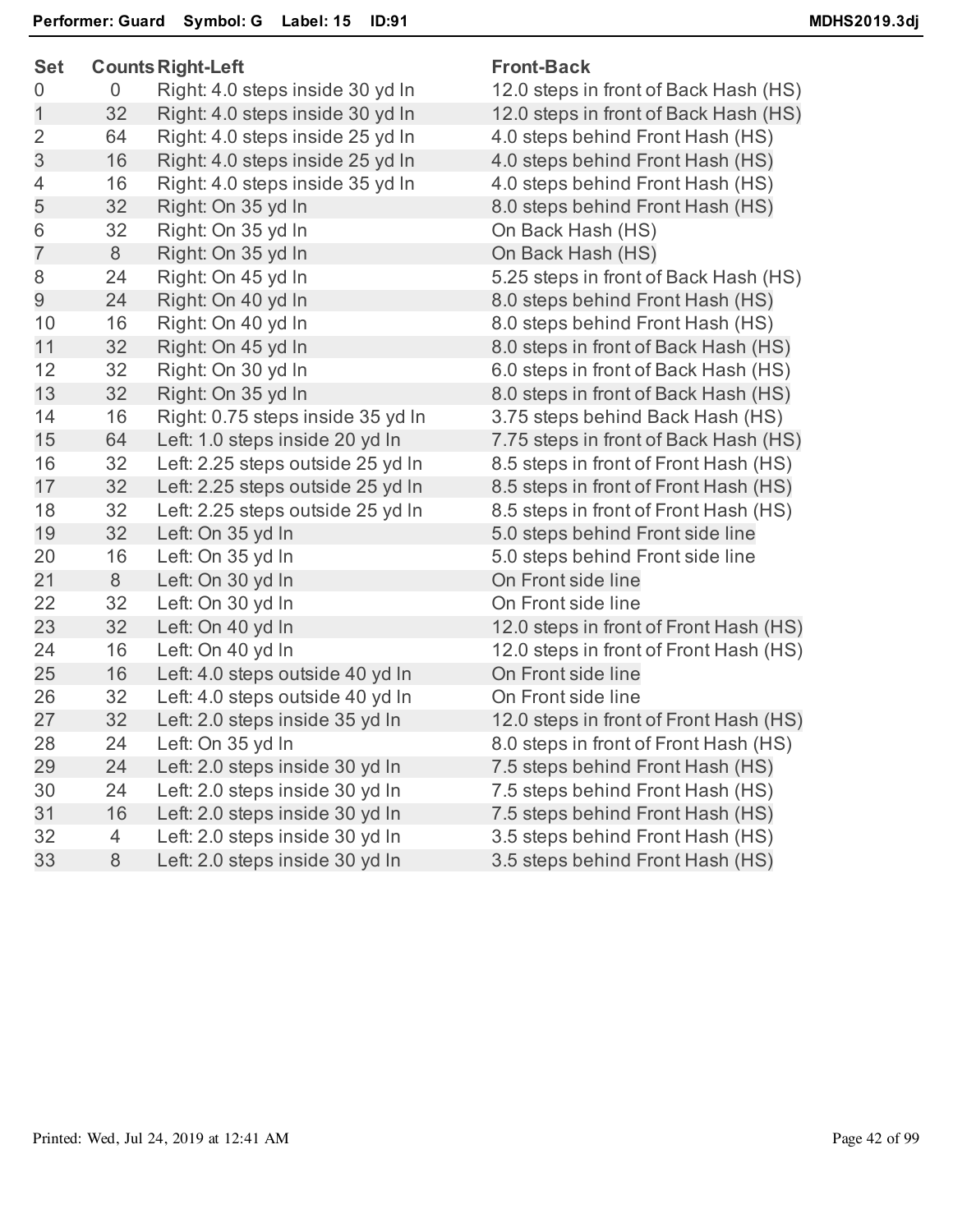| <b>Set</b>     |                | <b>Counts Right-Left</b>          | <b>Front-Back</b>                   |
|----------------|----------------|-----------------------------------|-------------------------------------|
| $\mathbf 0$    | 0              | Right: 4.0 steps inside 25 yd In  | 4.0 steps behind Back Hash (HS)     |
| $\mathbf 1$    | 32             | Right: 4.0 steps inside 25 yd In  | 4.0 steps behind Back Hash (HS)     |
| $\overline{2}$ | 64             | Right: On 25 yd In                | 12.0 steps behind Front Hash (HS    |
| 3              | 16             | Right: On 25 yd In                | 12.0 steps behind Front Hash (HS    |
| 4              | 16             | Right: On 35 yd In                | 12.0 steps behind Front Hash (HS    |
| 5              | 32             | Right: On 30 yd In                | 12.0 steps in front of Back Hash (I |
| 6              | 32             | Right: On 40 yd In                | On Back Hash (HS)                   |
| $\overline{7}$ | 8              | Right: On 40 yd In                | On Back Hash (HS)                   |
| 8              | 24             | On 50 yd In                       | 2.75 steps in front of Back Hash (I |
| 9              | 24             | Right: On 45 yd In                | 12.0 steps behind Front Hash (HS    |
| 10             | 16             | Right: On 45 yd In                | 12.0 steps behind Front Hash (HS    |
| 11             | 32             | Left: On 50 yd In                 | 8.0 steps in front of Back Hash (H) |
| 12             | 32             | Right: On 40 yd In                | 6.0 steps in front of Back Hash (H) |
| 13             | 32             | Left: On 40 yd In                 | 8.0 steps in front of Back Hash (H) |
| 14             | 16             | Left: On 40 yd In                 | 4.0 steps behind Back Hash (HS)     |
| 15             | 64             | Right: 2.0 steps inside 20 yd In  | 13.0 steps behind Front Hash (HS    |
| 16             | 32             | Right: On 25 yd In                | 12.0 steps behind Front side line   |
| 17             | 32             | Right: On 25 yd In                | 12.0 steps behind Front side line   |
| 18             | 32             | Right: On 25 yd In                | 12.0 steps behind Front side line   |
| 19             | 32             | Right: On 40 yd In                | 4.0 steps behind Front side line    |
| 20             | 16             | Right: On 40 yd In                | 4.0 steps behind Front side line    |
| 21             | $8\phantom{1}$ | Right: On 35 yd In                | On Front side line                  |
| 22             | 32             | Right: On 35 yd In                | On Front side line                  |
| 23             | 32             | Right: On 45 yd In                | 8.0 steps behind Front side line    |
| 24             | 16             | Right: On 45 yd In                | 8.0 steps behind Front side line    |
| 25             | 16             | Right: On 40 yd In                | On Front side line                  |
| 26             | 32             | Right: On 40 yd In                | On Front side line                  |
| 27             | 32             | Right: 4.0 steps inside 45 yd In  | 6.0 steps in front of Front Hash (H |
| 28             | 24             | Right: On 35 yd In                | 8.0 steps behind Front Hash (HS)    |
| 29             | 24             | Right: 3.0 steps outside 40 yd In | 13.75 steps behind Front Hash (H    |
| 30             | 24             | Right: 3.0 steps outside 40 yd In | 13.75 steps behind Front Hash (H    |
| 31             | 16             | Right: 3.0 steps outside 40 yd In | 13.75 steps behind Front Hash (H    |
| 32             | 4              | Right: 1.0 steps inside 40 yd In  | 13.75 steps behind Front Hash (H    |
| 33             | 8              | Right: 1.0 steps inside 40 yd In  | 13.75 steps behind Front Hash (H    |

ind Back Hash (HS) hind Front Hash (HS) hind Front Hash (HS) hind Front Hash (HS) front of Back Hash (HS) front of Back Hash (HS) hind Front Hash (HS) hind Front Hash (HS) ont of Back Hash (HS) ont of Back Hash (HS) ont of Back Hash (HS) ind Back Hash (HS) hind Front Hash (HS) hind Front side line hind Front side line hind Front side line nd Front side line ind Front side line ind Front side line ind Front side line ont of Front Hash (HS) ind Front Hash (HS) ehind Front Hash (HS) ehind Front Hash (HS) ehind Front Hash (HS) ehind Front Hash (HS) ehind Front Hash (HS)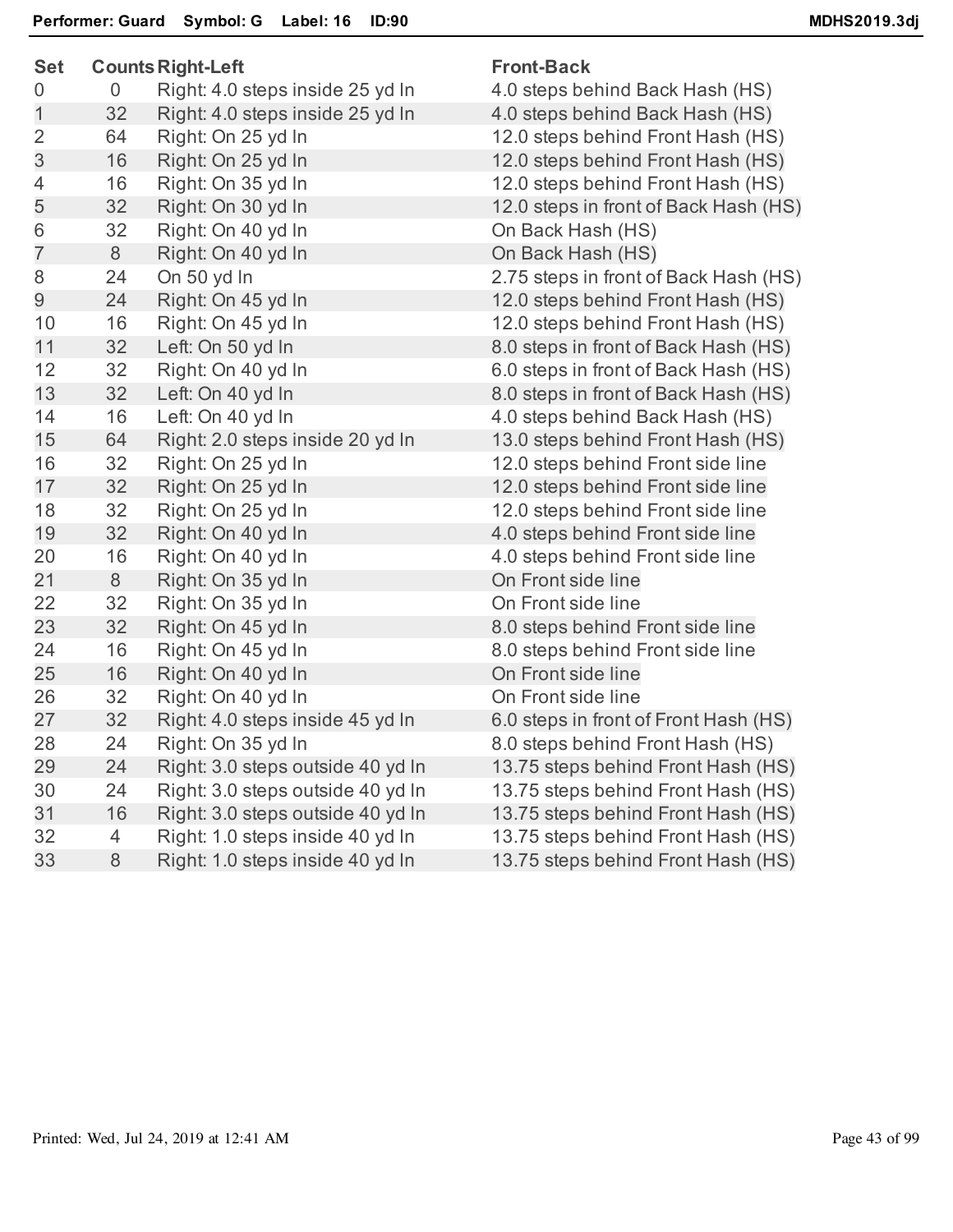| <b>Set</b>     | <b>Counts Right-Left</b> |                                   | <b>Front-Back</b>                      |  |
|----------------|--------------------------|-----------------------------------|----------------------------------------|--|
| 0              | $\mathbf 0$              | Right: 4.0 steps inside 35 yd In  | 4.0 steps behind Back Hash (HS)        |  |
| $\mathbf 1$    | 32                       | Right: 4.0 steps inside 35 yd In  | 4.0 steps behind Back Hash (HS)        |  |
| $\overline{2}$ | 64                       | Right: On 30 yd In                | 12.0 steps behind Front Hash (HS)      |  |
| 3              | 16                       | Right: On 30 yd In                | 12.0 steps behind Front Hash (HS)      |  |
| 4              | 16                       | Right: On 40 yd In                | 12.0 steps behind Front Hash (HS)      |  |
| 5              | 32                       | Right: On 35 yd In                | 4.0 steps in front of Back Hash (HS)   |  |
| 6              | 32                       | Right: On 45 yd In                | On Back Hash (HS)                      |  |
| $\overline{7}$ | 8                        | Right: On 45 yd In                | On Back Hash (HS)                      |  |
| 8              | 24                       | Left: On 45 yd In                 | On Back Hash (HS)                      |  |
| 9              | 24                       | On 50 yd In                       | 12.0 steps in front of Back Hash (HS)  |  |
| 10             | 16                       | On 50 yd In                       | 12.0 steps in front of Back Hash (HS)  |  |
| 11             | 32                       | Left: On 45 yd In                 | 8.0 steps in front of Back Hash (HS)   |  |
| 12             | 32                       | On 50 yd In                       | 6.0 steps in front of Back Hash (HS)   |  |
| 13             | 32                       | Left: On 30 yd In                 | 8.0 steps in front of Back Hash (HS)   |  |
| 14             | 16                       | Left: 1.25 steps inside 30 yd In  | 3.25 steps behind Back Hash (HS)       |  |
| 15             | 64                       | Right: 3.0 steps inside 20 yd In  | 1.0 steps in front of Back Hash (HS)   |  |
| 16             | 32                       | Right: 3.75 steps inside 20 yd In | 0.75 steps in front of Front Hash (HS) |  |
| 17             | 32                       | Right: 3.75 steps inside 20 yd In | 0.75 steps in front of Front Hash (HS) |  |
| 18             | 32                       | Right: 3.75 steps inside 20 yd In | 0.75 steps in front of Front Hash (HS) |  |
| 19             | 32                       | Right: On 30 yd In                | 6.0 steps behind Front side line       |  |
| 20             | 16                       | Right: On 30 yd In                | 6.0 steps behind Front side line       |  |
| 21             | 8                        | Right: On 25 yd In                | On Front side line                     |  |
| 22             | 32                       | Right: On 25 yd In                | On Front side line                     |  |
| 23             | 32                       | Right: On 35 yd In                | 8.0 steps behind Front side line       |  |
| 24             | 16                       | Right: On 35 yd In                | 8.0 steps behind Front side line       |  |
| 25             | 16                       | Right: On 35 yd In                | On Front side line                     |  |
| 26             | 32                       | Right: On 35 yd In                | On Front side line                     |  |
| 27             | 32                       | Right: On 40 yd In                | 10.0 steps behind Front side line      |  |
| 28             | 24                       | Right: On 45 yd In                | 8.0 steps in front of Front Hash (HS)  |  |
| 29             | 24                       | Right: On 35 yd In                | 8.0 steps behind Front side line       |  |
| 30             | 24                       | Right: On 35 yd In                | 8.0 steps behind Front side line       |  |
| 31             | 16                       | Right: On 35 yd In                | 8.0 steps behind Front side line       |  |
| 32             | $\overline{4}$           | Right: 4.0 steps inside 35 yd In  | 8.0 steps behind Front side line       |  |
| 33             | 8                        | Right: 4.0 steps inside 35 yd In  | 8.0 steps behind Front side line       |  |